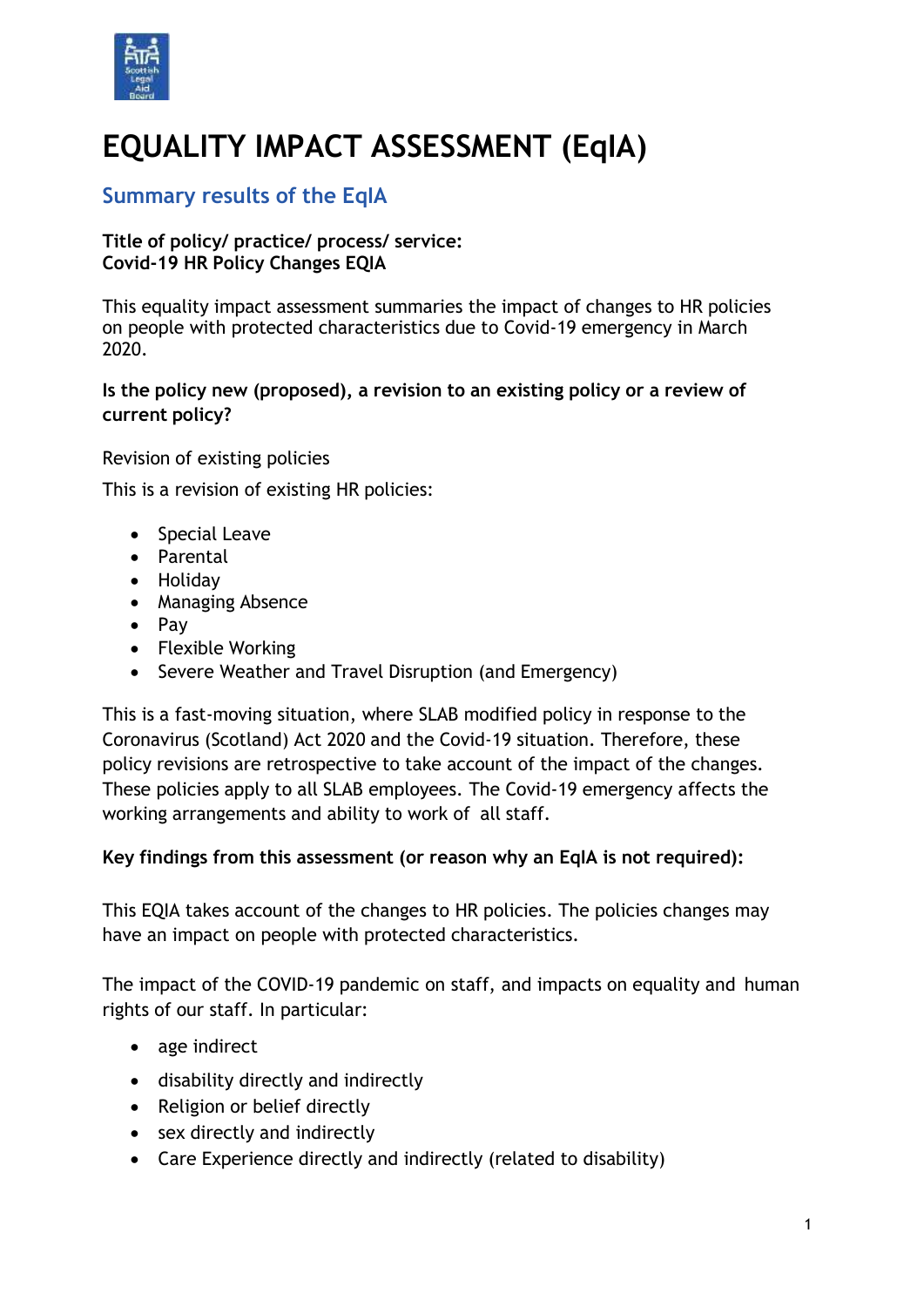

The temporary changes to policy aim to mitigate any negative impact on any equality group that is affected by the COVID-19 regulations and including the ability of staff at home trying to work until further notice.

#### **Summary of actions taken because of this assessment:**

- Policy changes include
	- o Temporary adjustment to the Special Leave, Parental Leave, Flexible working and Sickness policies to allow staff to take paid leave without detriment to entitlements whilst normal care arrangements are disrupted or due to Covid-19 related sickness
	- o Temporary adjustment to Flexible working, Holiday, Severe Weather and Travel Disruption policies to allow all staff to work 100% from home at any time of day to suit, cancel holidays and use small amounts of leave
	- $\circ$  Temporary adjustment within Reward and Pay policies to ensure no detriment in terms of pay award and benefits
	- $\circ$  The policy changes were listed on our intranet as well as publishing the amended policies on the common area and the weekly manager's bulletin highlighted to all the policy changes.
	- o Employees who were on parental/maternity/paternity and adoption leave were advised to login to work computers for information about the policy changes

## **Ongoing actions beyond implementation include:**

Due to Covid-19 restrictions the policy changes have been implemented in a way which is not our usual business. The policy changes have therefore been implemented, are in place and are regularly monitored by HR and Senior Managers.

We have ensured all staff are made aware of these changes through:

- Our internal website IntraSLAB where we highlighted the changes sought formal feedback
- The managers' bulletin which is circulated to all managers- this was done in March and April 2020
- The managers' bulletin asked for feedback from staff to assess impact of changes.

We will continue to monitor the implementation of the policy within the period of implementation AND post change. Monitoring of the policy is via a dedicated (confidential) email address, HR and Manager Support. Our Equalities Project Group will advise senior management on the ongoing impact of the policy.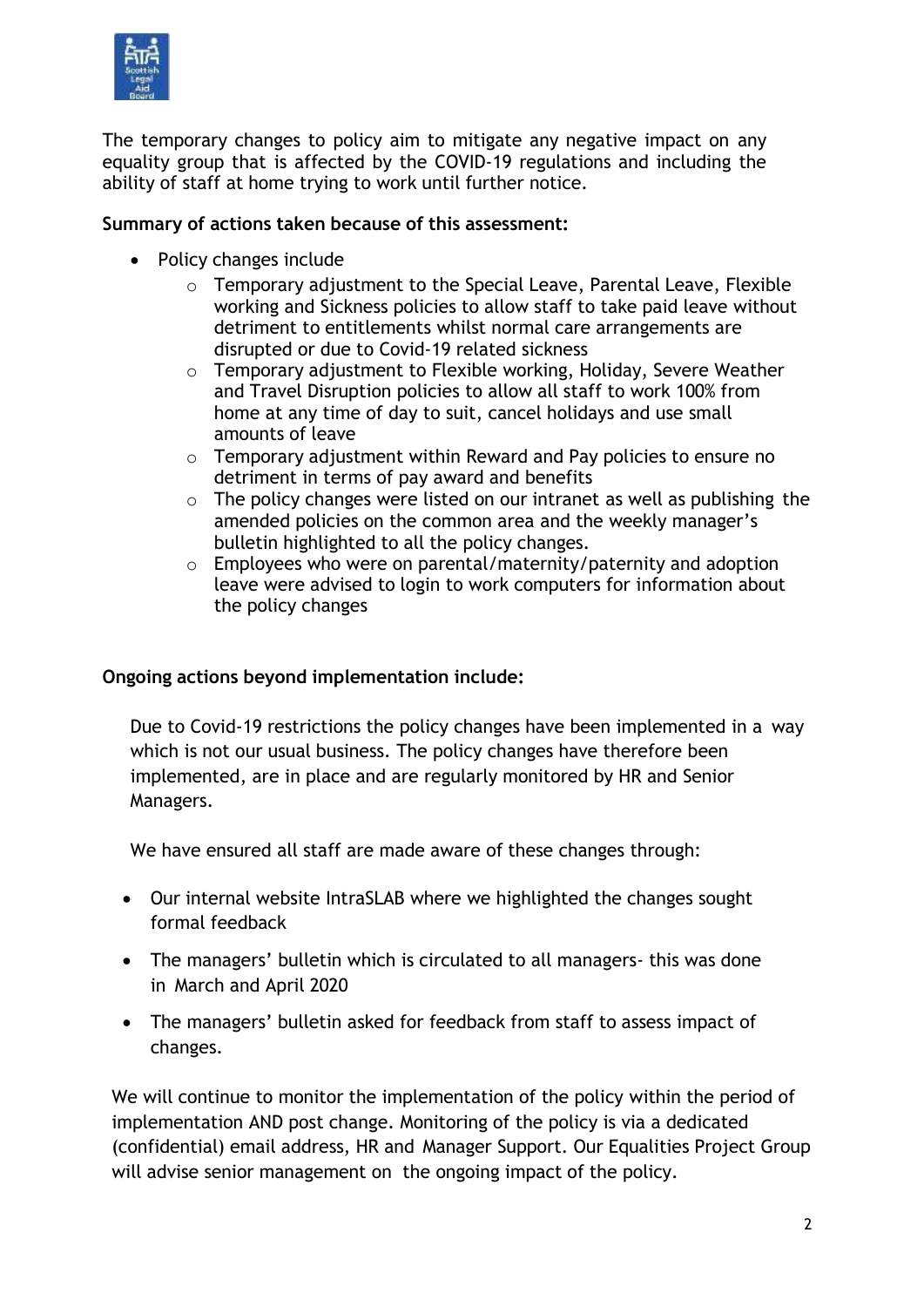

The changes are temporary and are expected to be end or be tapered in line with Scottish Government guidance and the end of the legislation under Coronavirus (Scotland) Act 2020.

We will engage with staff prior to the withdrawal of the temporary changes AND will support staff who are continuing to use the policy to use appropriate additional leave when this policy change is exhausted.

## **Lead person(s) for this assessment (job title and department only):**

Head of HR & OD, Human Resources

## **Senior responsible owner agreement that the policy has been fully assessed against the needs of the general duty (job title only):**

Director of Corporate Services and Accounts

**Publication date (for completion by Communications): 14/10/2020**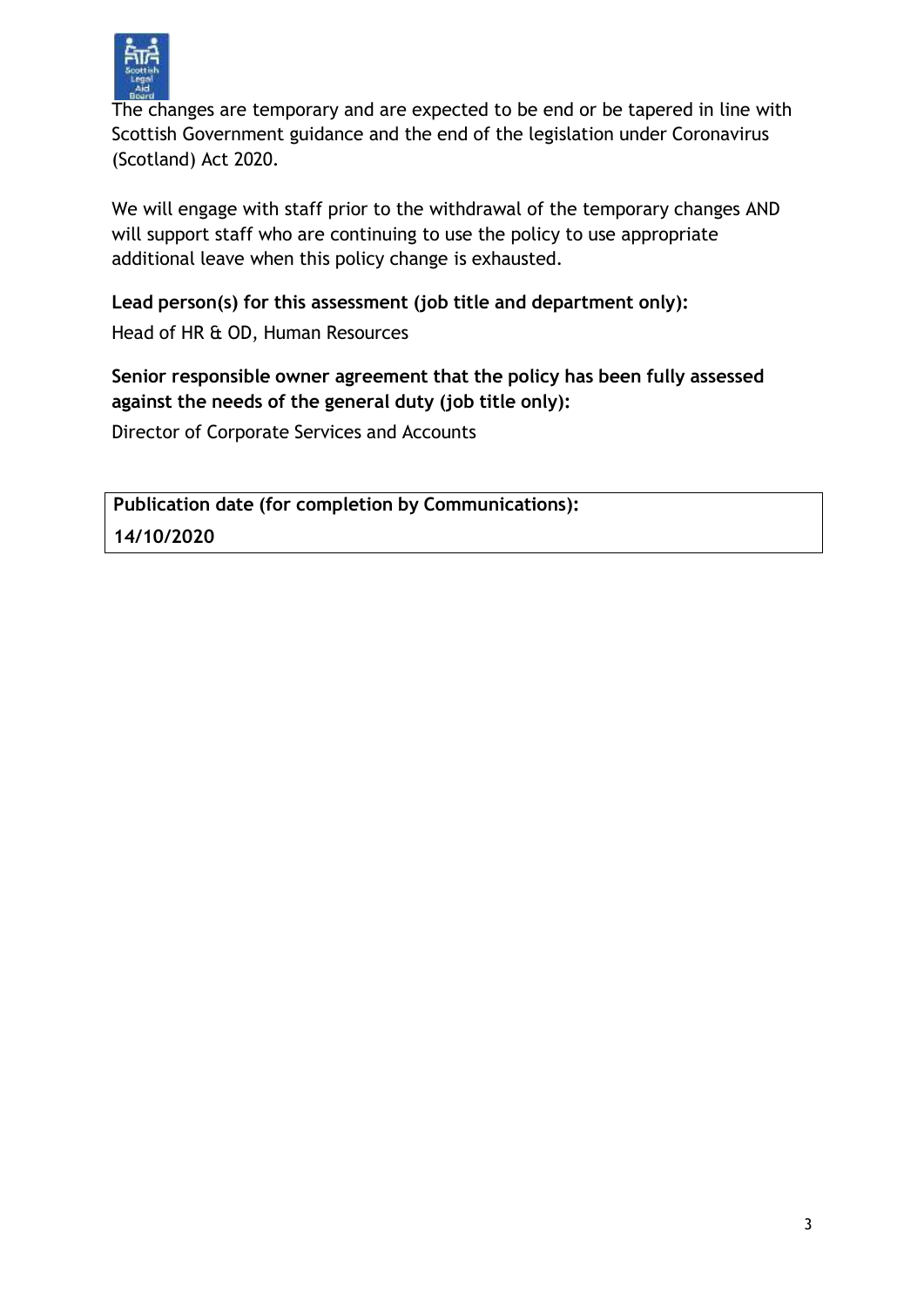

#### **Step 1 – Framing the planned change**

Discussing step 1 and step 2 with the Corporate Policy Officer (Equalities) at an early stage will help identify appropriate evidence. This may include support from the wider Policy and Development team.

1.1 Briefly describe the aims, objectives and purpose of the policy/ practice/ process/ service, You can use the *information in your project specification, business case etc.*

The HR Policies provide parameters for working; allow leave, paid or unpaid, from work; pay and benefits.

1.2 The change to the policy is to allow for authorised leave, paid or unpaid, in certain circumstances that are not covered by other HR policies e.g. annual leave, sickness absence and flexible working. Why is the change required? *Legislative, routine review etc.*

The Coronavirus (Scotland) Acts required the changes to HR policies due to the Covid-19 pandemic emergency.

**1.3 Who is affected by this policy/ practice/ process/ service?** *Be clear about who the 'customer' is.*

All staff are affected by this change

- 1.4 Policy/ practice/ process/ service implementation date e.g. project end date, date new legislation will take effect. 23/03/2020
- 1.5 What other SLAB policies or projects may be linked to or affected by changes to this policy/ practice/ process/ **service?** The EqIA for related policies might help you understand potential impacts, and/ or your findings might be relevant to share. Refer to SLAB's business plan, our current equality outcomes, current project list etc. SLAB's Equality Outcomes and the People Strategy.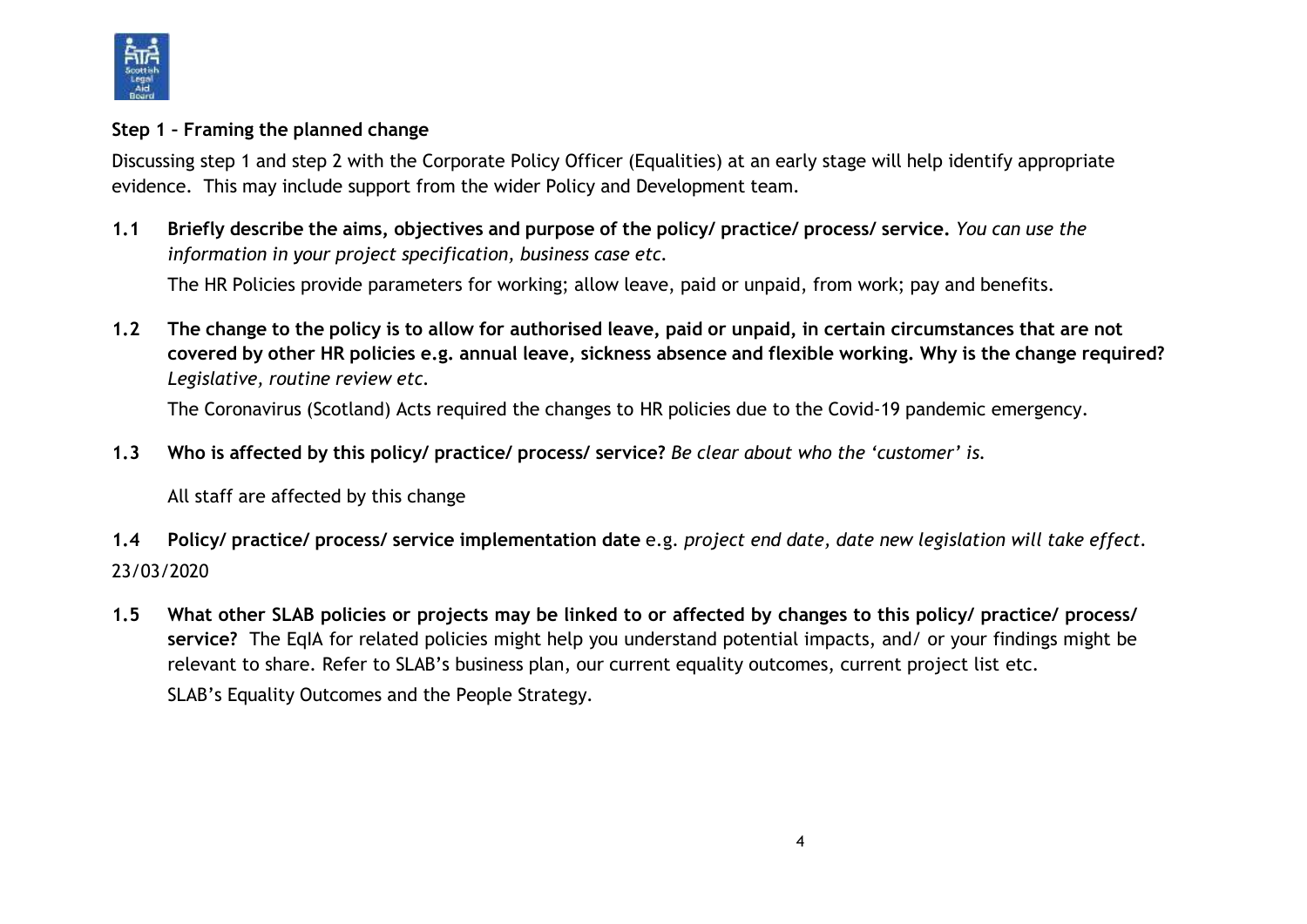

**Step 2: Consider the available evidence and data relevant to your policy/ practice/ process/ service**

The information you gather in this section will:

- Help you to understand the importance of your policy/ practice/ process/ service for different equality groups,
- Inform the depth of equality impact assessment you need to do (this should be proportional to the potential impact on equality groups), and
- Provide justification and an audit trail behind your decisions, including where it is agreed an equality impact assessment is not required.
- 2.1 What information is available about the experience of each equality group in relation to this policy/ practice/ **process/ service?** Stay focused on the topic and scope of your policy/ practice/ process/ service. Does the policy/ practice/ process/ service relate to an area where there are already known inequalities? Refer to the EqIA guidance for sources of evidence.

Note: If you proceed to a full EqIA you should continue to add to this section as you develop the policy/ practice/ process/ service, come across new evidence and/ or **undertake a consultation.**

#### **General research and evidence includes:**

- **[https://www.ons.gov.uk/peoplepopulationandcommunity/healthandsocialcare/conditionsanddiseases/articles/morepe](https://www.ons.gov.uk/peoplepopulationandcommunity/healthandsocialcare/conditionsanddiseases/articles/morepeoplehavebeenhelpingothersoutsidetheirhouseholdthroughthecoronaviruscovid19lockdown/2020-07-09) [opl](https://www.ons.gov.uk/peoplepopulationandcommunity/healthandsocialcare/conditionsanddiseases/articles/morepeoplehavebeenhelpingothersoutsidetheirhouseholdthroughthecoronaviruscovid19lockdown/2020-07-09) [ehavebeenhelpingothersoutsidetheirhouseholdthroughthecoronaviruscovid19lockdown/2020-07-09](https://www.ons.gov.uk/peoplepopulationandcommunity/healthandsocialcare/conditionsanddiseases/articles/morepeoplehavebeenhelpingothersoutsidetheirhouseholdthroughthecoronaviruscovid19lockdown/2020-07-09)**
- **[https://www.un.org/sexualviolenceinconflict/wp-content/uploads/2020/06/report/policy-brief-the-impact-of-covid-](https://www.un.org/sexualviolenceinconflict/wp-content/uploads/2020/06/report/policy-brief-the-impact-of-covid-19-on-women/policy-brief-the-impact-of-covid-19-on-women-en-1.pdf)[19-](https://www.un.org/sexualviolenceinconflict/wp-content/uploads/2020/06/report/policy-brief-the-impact-of-covid-19-on-women/policy-brief-the-impact-of-covid-19-on-women-en-1.pdf) [on-women/policy-brief-the-impact-of-covid-19-on-women-en-1.pdf](https://www.un.org/sexualviolenceinconflict/wp-content/uploads/2020/06/report/policy-brief-the-impact-of-covid-19-on-women/policy-brief-the-impact-of-covid-19-on-women-en-1.pdf)**
- **<https://www.gov.scot/coronavirus-covid-19/>**
- **<https://www.acas.org.uk/coronavirus>**
- **<http://www.legislation.gov.uk/ukdsi/2020/9780111192238>**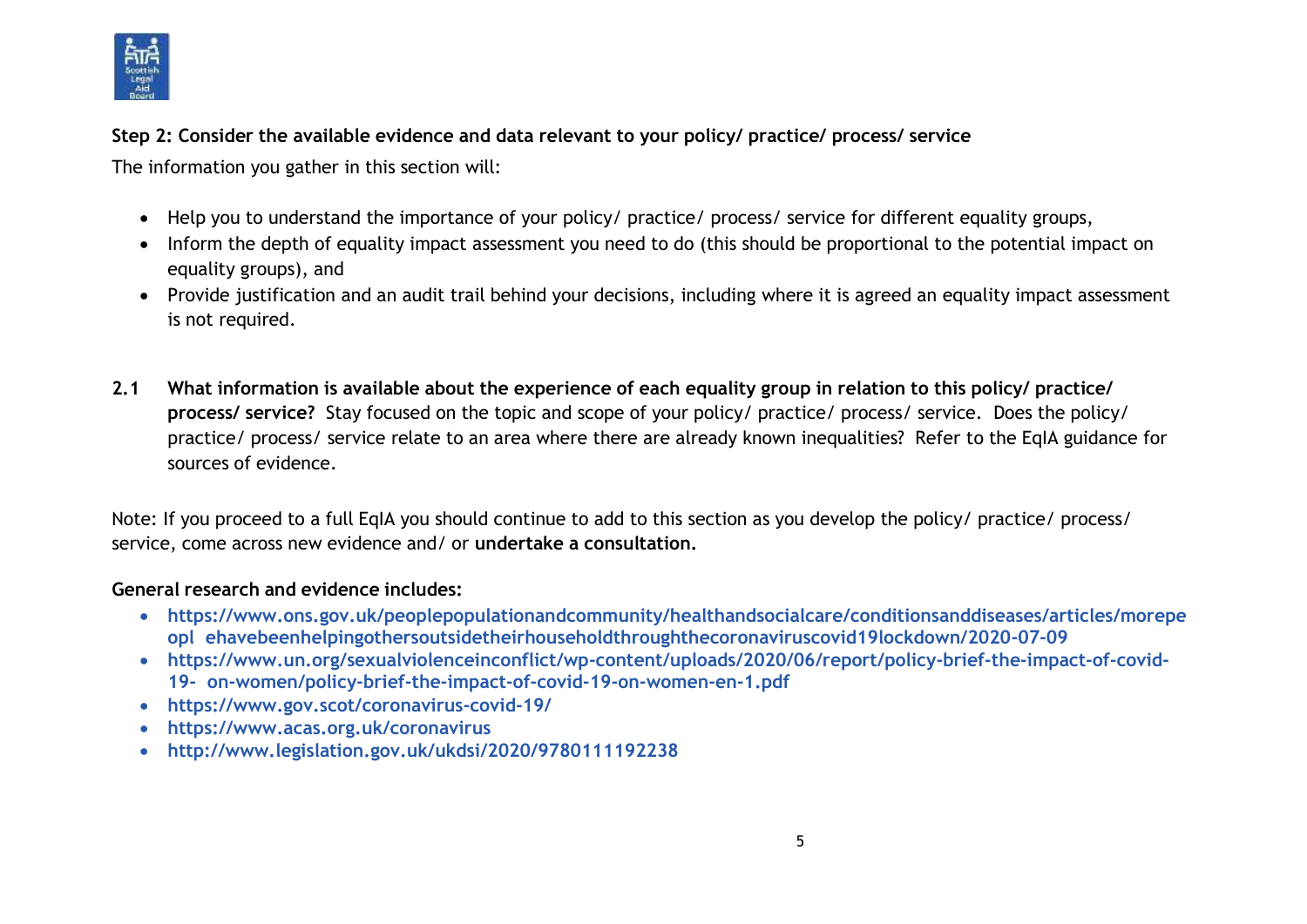

General statement on EQIA:

This temporary policy change applies equally to all employees. It does not differentiate between any of the criteria associated with the Equality Impact Assessment process. This change is in place to ensure all groups are treated in a positive, responsive and helpful manner, due to the Covid-19 – where flexibility is required. Therefore, we anticipate a positive impact in the implementation of the policy changes. This change is to give staff confidence to ask for flexibility and for a consistent approach to requests. It is our hope the change will give confidence to staff to raise any issues which may arise due to Covid-19.

| <b>Equality</b><br>characteristics | Evidence source (e.g.<br>web link, report,<br>survey, complaint)                                                                                                          | What does the evidence tell you about the experiences of this group in relation to<br>the policy/ practice/ process/ service? Lack of evidence may suggest a gap in<br>knowledge/ need for consultation (step 3).                                                                                                                                                                                                                                                                                                                                                                                                                                                                                                                                                                                                                                                                                                                                                                                                                                                                                                                                              |
|------------------------------------|---------------------------------------------------------------------------------------------------------------------------------------------------------------------------|----------------------------------------------------------------------------------------------------------------------------------------------------------------------------------------------------------------------------------------------------------------------------------------------------------------------------------------------------------------------------------------------------------------------------------------------------------------------------------------------------------------------------------------------------------------------------------------------------------------------------------------------------------------------------------------------------------------------------------------------------------------------------------------------------------------------------------------------------------------------------------------------------------------------------------------------------------------------------------------------------------------------------------------------------------------------------------------------------------------------------------------------------------------|
| Age                                | <b>Staff Demographics</b><br><b>CIPD</b><br><b>National</b><br><b>Records</b><br><b>Scotland</b><br><b>Public Health</b><br><b>Scotland Scottish</b><br><b>Government</b> | The % of total SLAB staff who declared some form of caring responsibility is 30-35%.<br>20-25% of SLAB staff have child care responsibilities only; <5% care for an adult only;<br>and <5% have responsibilities for both a child and adult.<br>SLAB employees between 16-70 may have children and/or look after other dependents<br>(e.g. parents) is 96/109 and may have limited capacity or room space for working at<br>home if children at home too.<br>We know that some older people and people with disabilities are more likely to have a<br>serious illness if they contract coronavirus. 55-60% of SLAB employees are aged 45 and<br>over which is higher than the national figure of 47%.<br>We know older employees or careers who are older are likely to be adversely impacted<br>by Covid-19, may be less likely to return due to ongoing health concerns. Older<br>employees are more likely to be impacted by isolation and may need support re-<br>adjusting.<br>Young people may have less suitable working environment if they are living in parents'<br>homes, share accommodation or flats with limited room space for working at home. |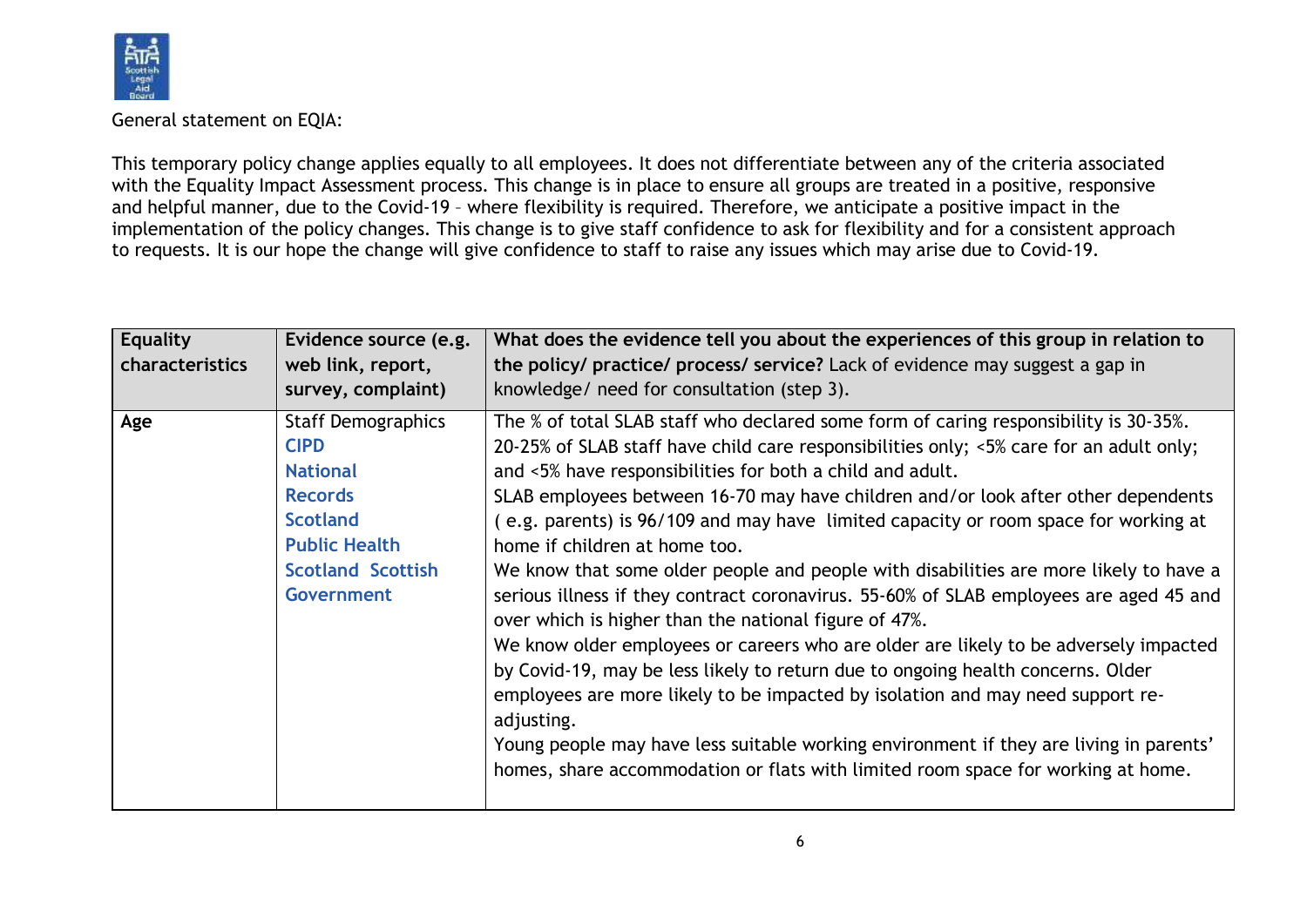

| <b>Equality</b><br>characteristics | Evidence source (e.g.<br>web link, report,<br>survey, complaint)                                                                                          | What does the evidence tell you about the experiences of this group in relation to<br>the policy/ practice/ process/ service? Lack of evidence may suggest a gap in<br>knowledge/ need for consultation (step 3).                                                                                                                                                                                                                                                                          |
|------------------------------------|-----------------------------------------------------------------------------------------------------------------------------------------------------------|--------------------------------------------------------------------------------------------------------------------------------------------------------------------------------------------------------------------------------------------------------------------------------------------------------------------------------------------------------------------------------------------------------------------------------------------------------------------------------------------|
| <b>Disability</b>                  | <b>Staff Demographics</b><br><b>UK Government</b><br><b>Scottish Government</b><br><b>Mental Health</b><br><b>Foundation</b><br><b>Inclusion Scotland</b> | 15-20% of all SLAB employees have disclosed disability. However our 2019 Mental<br>Health Check (MHC), included the question "Do you have any of the following<br>conditions which have lasted, or are expected to last, at least 12 months?" Out of 240<br>definitive responses 28% indicated a condition. This may be under reporting by staff<br>as the Scottish Health Survey 2018 stats 32% of Scottish Adults have a long term<br>mental or physical health condition or disability. |
|                                    |                                                                                                                                                           | Covid-19 directly or indirectly may disproportionately affect disabled individuals, their<br>carers or families. When working from home disabled staff may have a lack of<br>reasonable adjustments, accessible desk, chair or support structures for working<br>and/or access to health and social care services, food supplies and friends and family.                                                                                                                                   |
|                                    |                                                                                                                                                           | <5% have declared a mental health condition to SLAB but from our 2019 MHC, out of<br>240 definitive responses to the question above, 10% indicated a mental health<br>condition. We know this figure is below the reported national average by the Mental<br>Health Foundation which indicates 1 in 6 adults' experiences a common mental health<br>problem, such as anxiety or depression.                                                                                                |
|                                    |                                                                                                                                                           | There is a potential for isolation of an individual when working from home alone, away<br>from socialisation; causing an increase in anxiety, mental health and wellbeing.                                                                                                                                                                                                                                                                                                                 |
|                                    |                                                                                                                                                           | For individuals with neurodiversity, (1.2% respondents in the 2019 MHC question above)<br>this may have a significant impact on their condition due to ongoing disruption to<br>routine and temporary changes.                                                                                                                                                                                                                                                                             |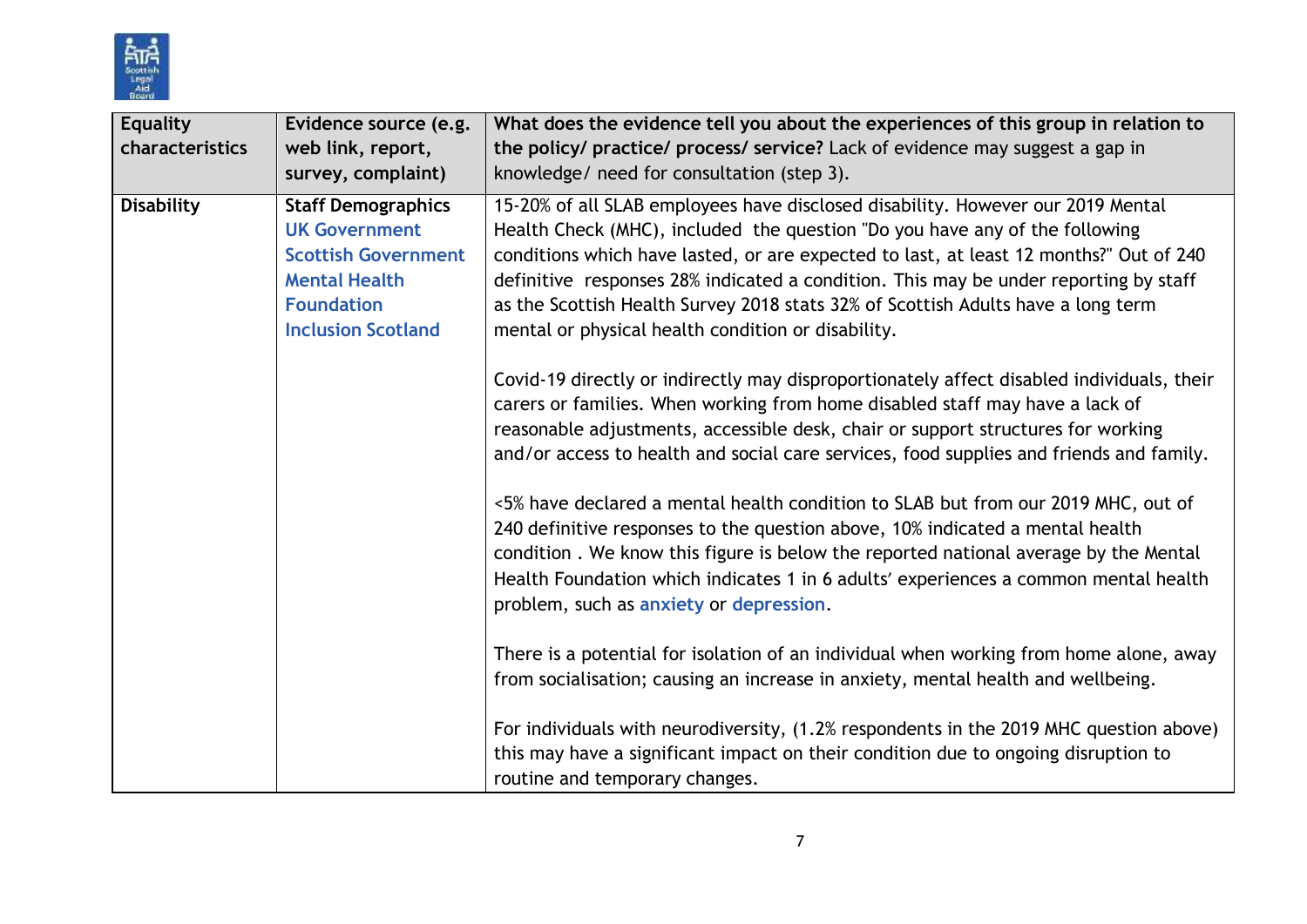

| <b>Equality</b><br>characteristics | Evidence source (e.g.<br>web link, report,<br>survey, complaint)                                               | What does the evidence tell you about the experiences of this group in relation<br>to the policy/ practice/ process/ service? Lack of evidence may suggest a gap in<br>knowledge/ need for consultation (step 3).                                                                                                                                                                                                                                                                                                                                                                                                                                                                                                                                                                  |
|------------------------------------|----------------------------------------------------------------------------------------------------------------|------------------------------------------------------------------------------------------------------------------------------------------------------------------------------------------------------------------------------------------------------------------------------------------------------------------------------------------------------------------------------------------------------------------------------------------------------------------------------------------------------------------------------------------------------------------------------------------------------------------------------------------------------------------------------------------------------------------------------------------------------------------------------------|
|                                    |                                                                                                                | Temporary changes to working may require the use of ad hoc procedures<br>to communicate; forms, checklists, guidance which is inaccessible.<br>The Covid-19 regulations require individuals in this group with underlying<br>health conditions, to shield. This adds further to isolation.                                                                                                                                                                                                                                                                                                                                                                                                                                                                                         |
| Race                               | <b>NRS</b><br><b>Scottish</b><br><b>Government/Police</b><br><b>Scotland</b><br><b>UN Women</b>                | The demographics of SLAB staff by race are as follows: 85-90% white majority, <5%<br>white minority, <5 non-white minority ethnic, and 5-10% PNTS, we know from<br>Scottish Core Data this is comparable to the general Scottish population.<br>For this group, minority ethnic employees may have an increased impact from<br>COVID <sub>19</sub> .<br>There is higher recorded positive Covid-19 cases and death nationwide but this is<br>not reflected at SLAB where staff declaring themselves as minority ethnic have<br>recorded Covid-19 related sickness.<br>Potential for harassment to Chinese or Asian employees due Covid-19 to<br>employees in customer facing roles. Scottish Government guidance requires<br>more to be done to protect individuals in this group. |
| <b>Sex</b>                         | <b>Staff Demographics</b><br>Equal pay national<br>data Engender &<br>Solace's<br>#MakeWomenVisible<br>support | Female staff are more likely to be primary care giver/home schooling for children.<br>We know women make up 65-70% of our workforce- Therefore, there is likely to be<br>impact on families with schools/nurseries closures, and Stay at Home requirements<br>for the population. This will impact on all employees with care responsibilities.<br>Our workforce is 2:1 ratio female to male. It is more likely that our workforce<br>has more caring responsibilities for younger children.                                                                                                                                                                                                                                                                                       |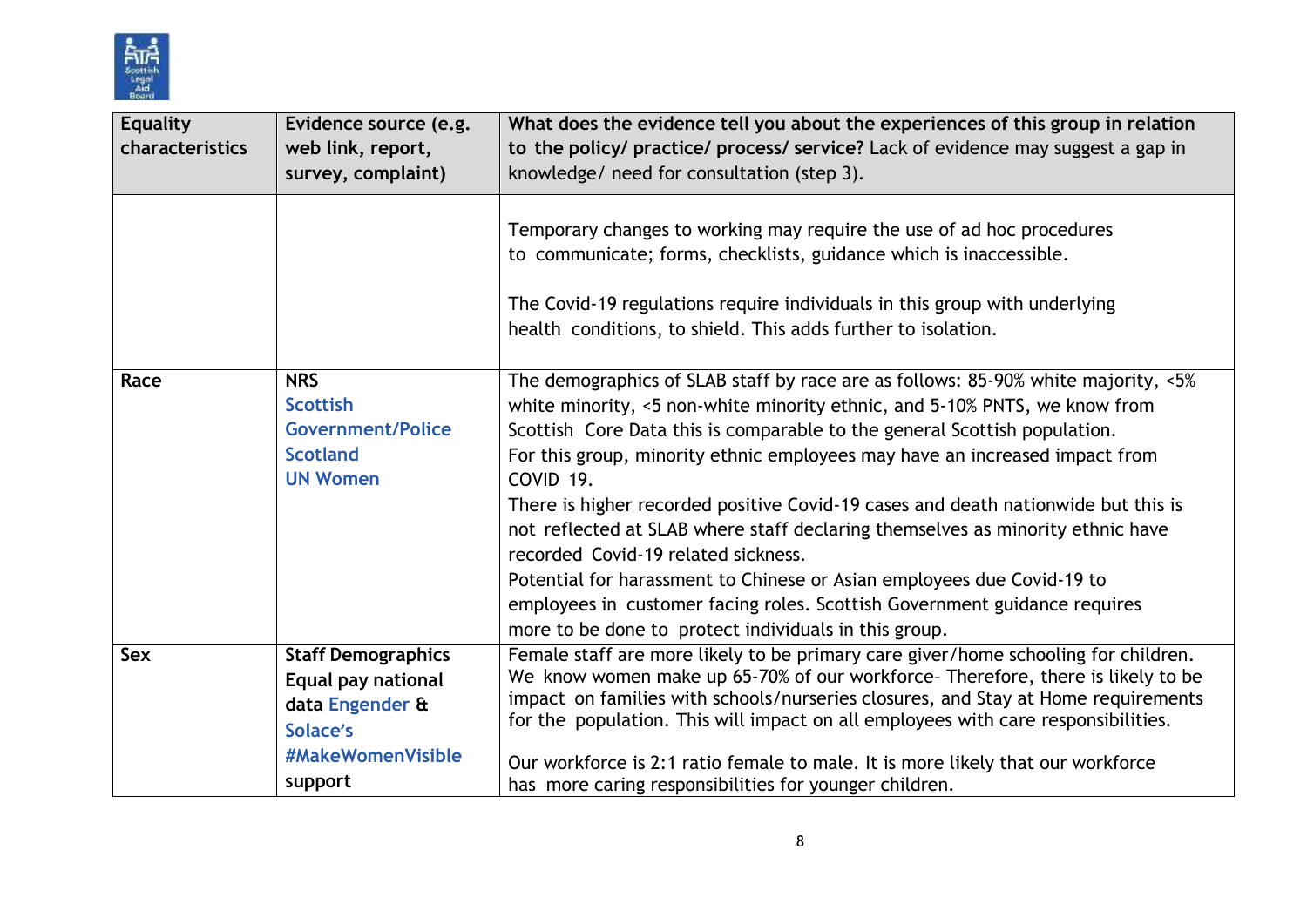

| <b>Equality</b><br>characteristics | Evidence source (e.g.<br>web link, report, | What does the evidence tell you about the experiences of this group in relation to<br>the policy/ practice/ process/ service? Lack of evidence may suggest a gap in                                                                                                                               |
|------------------------------------|--------------------------------------------|---------------------------------------------------------------------------------------------------------------------------------------------------------------------------------------------------------------------------------------------------------------------------------------------------|
|                                    | survey, complaint)                         | knowledge/ need for consultation (step 3).                                                                                                                                                                                                                                                        |
|                                    | <b>Oxford University</b>                   | Possible increase in domestic abuse, historically more adversely affecting women<br>Men potentially more likely to get Covid-19 and less likely to ask for support from SLAB<br>or mental health services.<br>Greater risk of stress for parents in return to work, school closures and openings. |
| Gender                             | <b>Stonewall</b>                           | Fewer than 5% of SLAB's staff indicated that they are not the same gender identity                                                                                                                                                                                                                |
| Reassignm                          | <b>Scottish Government</b>                 | they were assigned at birth. This is comparable to national statistics.                                                                                                                                                                                                                           |
| ent                                |                                            | Trans employees may experience more stress and mental health problems. Health                                                                                                                                                                                                                     |
|                                    |                                            | and support services have been closed.                                                                                                                                                                                                                                                            |
| <b>Sexual</b>                      | <b>Stonewall</b>                           | Fewer than 5% of SLAB's staff indicated they are either lesbian, gay or bisexual; we                                                                                                                                                                                                              |
| orientation                        | <b>Scottish Government</b>                 | know this figure is comparable with statistics for the Scottish population.                                                                                                                                                                                                                       |
|                                    |                                            |                                                                                                                                                                                                                                                                                                   |
|                                    |                                            | LGB staff may have increased stress and mental health problems. Support                                                                                                                                                                                                                           |
|                                    |                                            | organisations have been closed.                                                                                                                                                                                                                                                                   |
| <b>Religion or</b>                 | <b>Staff Demographics</b>                  | Of all staff 25-30% of employees have declared religious observance to SLAB. We                                                                                                                                                                                                                   |
| <b>Belief</b>                      | <b>Scottish Government</b>                 | understand this figure may be unreported by staff. This is under the Scottish national                                                                                                                                                                                                            |
|                                    |                                            | statics of 49.5% declaring any sort of religion or belief.                                                                                                                                                                                                                                        |
|                                    |                                            | Due to the Stay at Home Restrictions funerals and or religious observance, including                                                                                                                                                                                                              |
|                                    |                                            | weddings, may have been postponed or restricted. This may have an impact on this                                                                                                                                                                                                                  |
|                                    |                                            | groups mental health.                                                                                                                                                                                                                                                                             |
| Pregnancy or                       | <b>NHS</b>                                 | SLAB had >10 known pregnancies of our employees are pregnant or are on maternity                                                                                                                                                                                                                  |
| maternity                          |                                            | leave.                                                                                                                                                                                                                                                                                            |
|                                    |                                            | People who are pregnant are in the list of moderate risk of Covid-19 due to the impact                                                                                                                                                                                                            |
|                                    |                                            | and other complications. People who are pregnant don't appear to be more                                                                                                                                                                                                                          |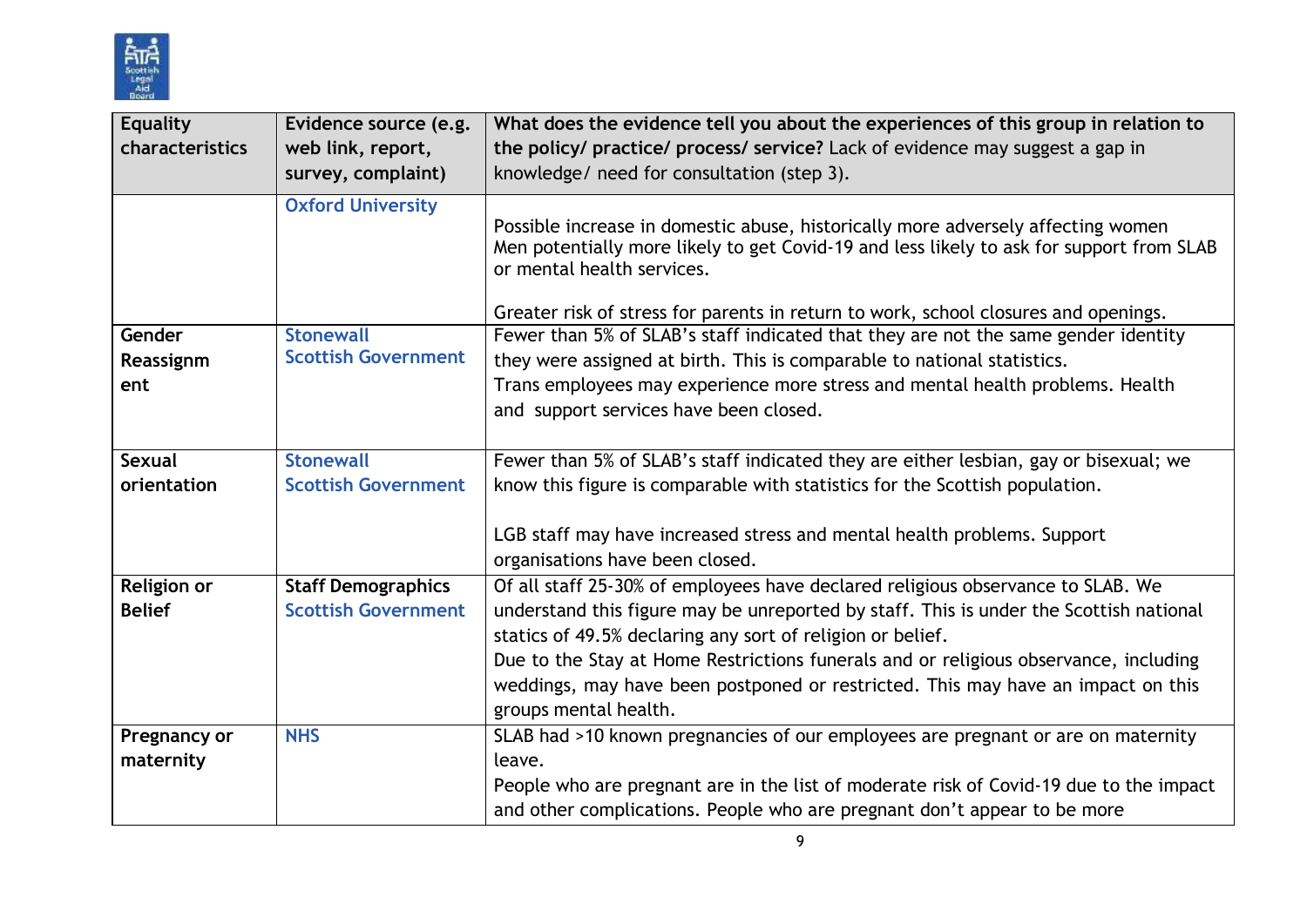

| Equality<br>characteristics                                        | Evidence source (e.g.<br>web link, report,<br>survey, complaint) | What does the evidence tell you about the experiences of this group in relation to<br>the policy/ practice/ process/ service? Lack of evidence may suggest a gap in<br>knowledge/ need for consultation (step 3).                                                                                                                  |
|--------------------------------------------------------------------|------------------------------------------------------------------|------------------------------------------------------------------------------------------------------------------------------------------------------------------------------------------------------------------------------------------------------------------------------------------------------------------------------------|
|                                                                    |                                                                  | susceptible to coronavirus (Covid-19) than the general population, but are generally<br>more susceptible to infection. With the Covid-19 restrictions SLAB health services are<br>more limited and if there is a need to use these services, we provide it may change,<br>for example by phone or video call instead of in-person. |
| Marriage or civil<br>partnership                                   |                                                                  | None known                                                                                                                                                                                                                                                                                                                         |
| Care<br><b>Experienced</b><br><i>(corporate</i><br>parenting duty) | <b>UK Government</b>                                             | We know that <5% of all staff members declare they are care-experienced. The<br>parents of care experienced children may be disproportionately affected directly or<br>indirectly by Covid-19 and associated restrictions, such as school or health and social<br>care services and the loss of family contact.                    |

- 2.2 Using the information above and your knowledge of the policy/ practice/ process/ service, summarise your overall assessment of how important and relevant the policy/ practice/ process/ service is likely to be for equality groups.
- 2.3 Outcome of step 2 and next steps. Complete the table below to inform the next stage of the EqIA process. Consult *with the project group and/ or Corporate Policy Officer (Equalities) on completing this section.*

| Outcome of Step 2 following initial evidence gathering and |                     | Yes/No Next steps |
|------------------------------------------------------------|---------------------|-------------------|
| relevance to equality characteristics                      | $(Y \text{ or } N)$ |                   |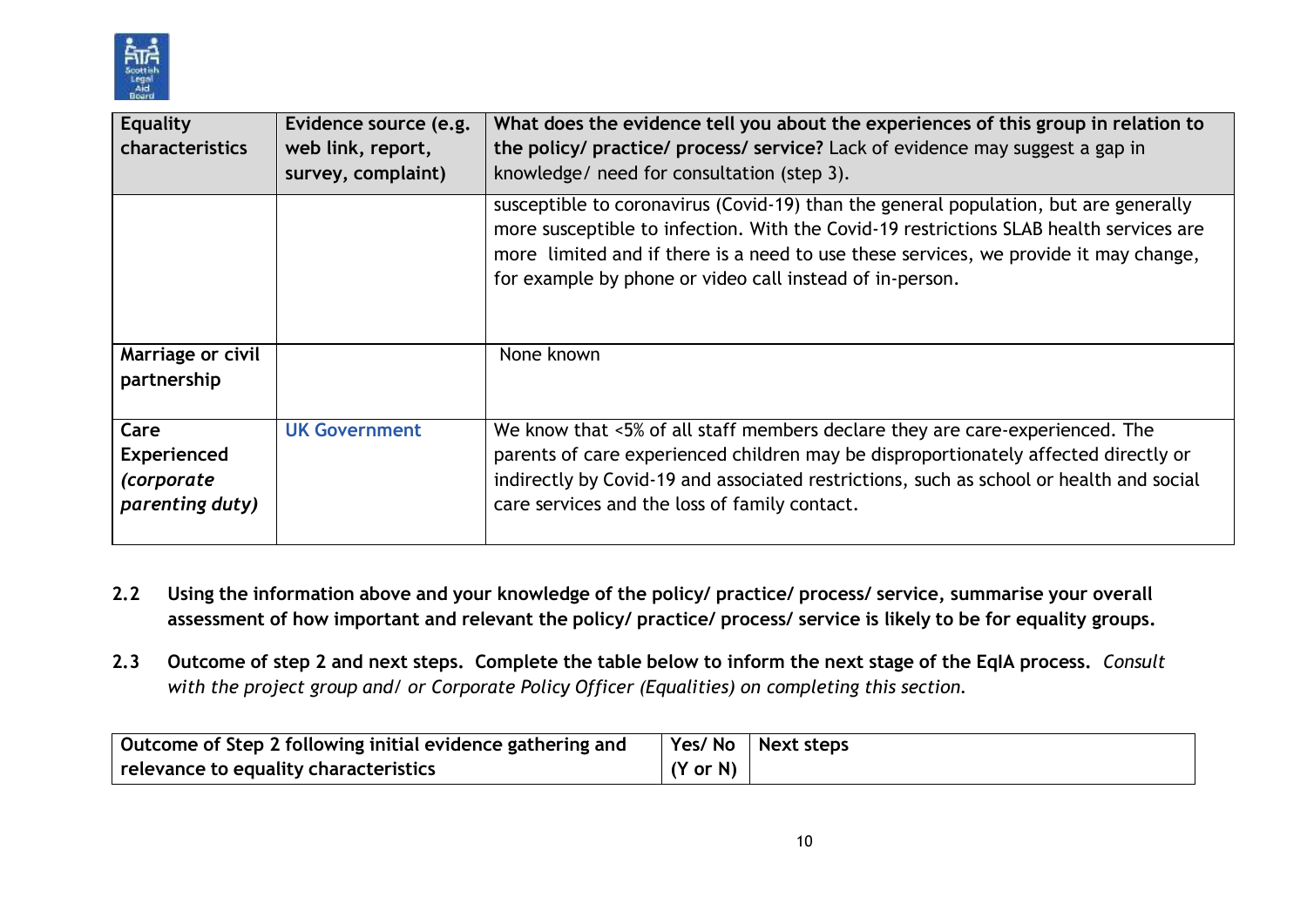

| There is no relevance to equality or our corporate parenting       | $\mathsf{N}$ | Proceed to Step 5: agree with decision makers      |
|--------------------------------------------------------------------|--------------|----------------------------------------------------|
| duties                                                             |              | that no EqIA is required based on current evidence |
| There is relevance to some or all of the equality groups and/      |              | Proceed to Step 3: complete full EqIA              |
| or our corporate parenting duties                                  |              |                                                    |
| It is unclear if there is relevance to some or all of the equality | - N          | Proceed to Step 3: complete full EqIA              |
| groups and/ or our corporate parenting duties                      |              |                                                    |

Step 3 – stakeholder involvement and consultation

This step will help you to address any gaps in evidence identified in Step 2. Speaking to people who will be affected by your policy/ practice/ process/ service can help clarify the impact it will have on different equality groups.

Remember that sufficient evidence is required for you to show 'due regard' to the likely or actual impact of your policy/ practice/ process/ service on equality groups. An inadequate analysis in an assessment may mean failure to meet the **general duty**.

The Policy and Development team can help to identify appropriate ways to engage with external groups or to undertake research to fill evidence gaps.

**3.1 Do you/did you have any consultation or involvement planned for this policy/ practice/ process/ service?** Yes

**3.2 List all the stakeholder groups that you will talk to about this policy/ practice/ process/ service.**

Staff.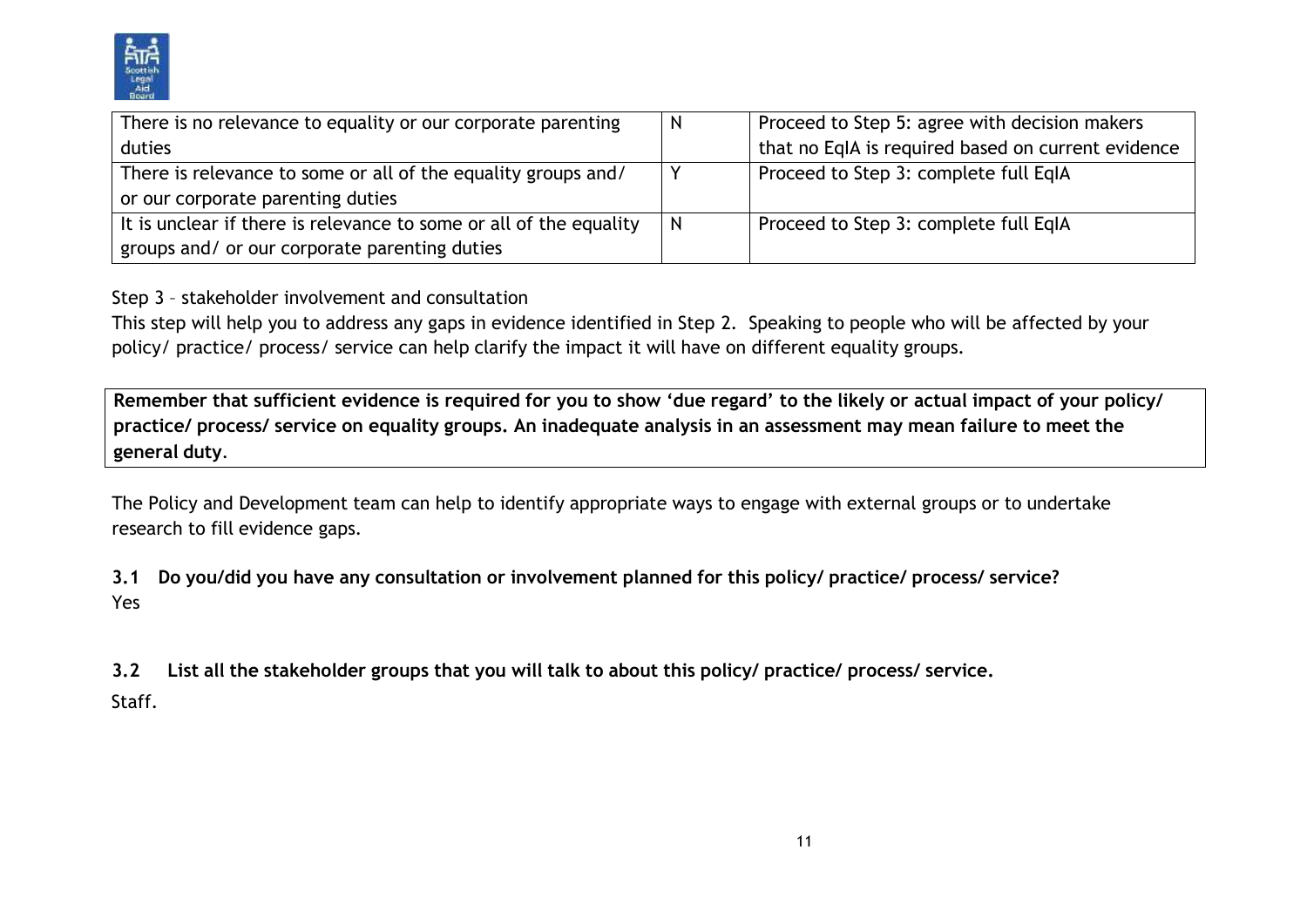

3.3 What did you learn from the consultation/ involvement? Remember to record relevant actions in the assessment **action log.**

We have taken feedback on the temporary changes to this policy. The changes to the policy, of authorised paid leave were seen as positive and would have a positive and biggest impact for staff responsive to an unusual situation.

#### **Step 4 - Impact on equality groups and steps to address these**

You must consider the three aims of the general duty for each protected characteristic. The following questions will help:

- **Is there potential for discrimination, victimisation, harassment or other unlawful conduct that is prohibited under the Equality Act 2010?** How will this be mitigated?
- Is there potential to advance equality of opportunity between people who share a characteristic and those who do **not?** How can this be achieved?
- **Is there potential for developing good relations between people who share a relevant protected characteristic and those who do not?** How can this be achieved?
- 4.1 Does the policy/ practice/ process/ service have any impacts (whether intended or unintended, positive or negative) **on any of the equality characteristics?**

In the tables below, record the impact of the policy/ practice/ process/ service, as it is planned or as it operates, might have on each equality characteristic and describe what changes in policy/ practice/ process/ service or actions will be required to mitigate that impact. Copy any actions across to the project action log.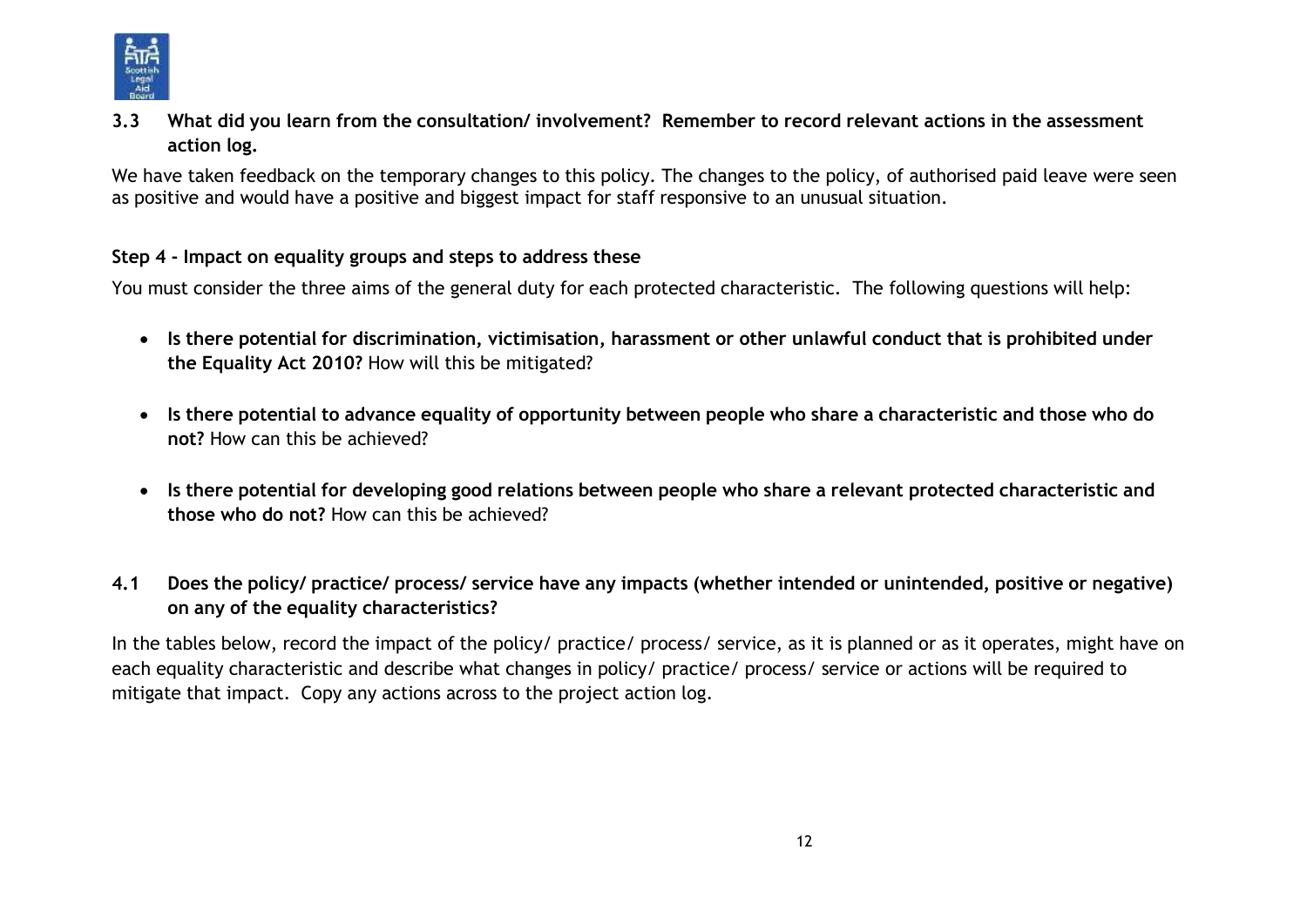

| Age                      | Place 'X' in the relevant box(es) |                 |           | Describe the changes or actions (if any) you plan to take.      |
|--------------------------|-----------------------------------|-----------------|-----------|-----------------------------------------------------------------|
|                          | <b>Positive</b>                   | <b>Negative</b> | <b>No</b> | E.g. to mitigate any impact, maximise the positive impact, or   |
|                          | impact                            | impact          | impact    | record your justification to not make changes despite the       |
|                          |                                   |                 |           | potential for adverse impact.                                   |
| potential for            | $\mathsf{X}$                      |                 |           | The change in special leave, flexible working and sickness      |
| discrimination           |                                   |                 |           | polices allows for authorised paid leave in care situations due |
|                          |                                   |                 |           | to Covid-19. We believe this is a reasonable and proportionate  |
|                          |                                   |                 |           | change to ensure a positive impact.                             |
| potential for developing | X                                 |                 |           | none                                                            |
| good relations           |                                   |                 |           |                                                                 |
| potential to advance     | $\mathsf{X}$                      |                 |           | Through our internal website, communication bulletins and       |
| equality of opportunity  |                                   |                 |           | briefings to managers, we communicated the special leave,       |
|                          |                                   |                 |           | sickness and flexible working policy in particular wellbeing    |
|                          |                                   |                 |           | and working at home policy changes.                             |
|                          |                                   |                 |           | We have regularly kept in touch with employees through          |
|                          |                                   |                 |           | informal social calls/discussions in teams or one to one chats  |
|                          |                                   |                 |           | with managers and encouraged employees to read information      |
|                          |                                   |                 |           | about the changes and to discuss this with managers             |
|                          |                                   |                 |           | The special leave, flexible working and sickness policy         |
|                          |                                   |                 |           | changes allowed reduced hours and performance in this           |
|                          |                                   |                 |           | period to support caring dependants. This had no impact the     |
|                          |                                   |                 |           | staff members' pay.                                             |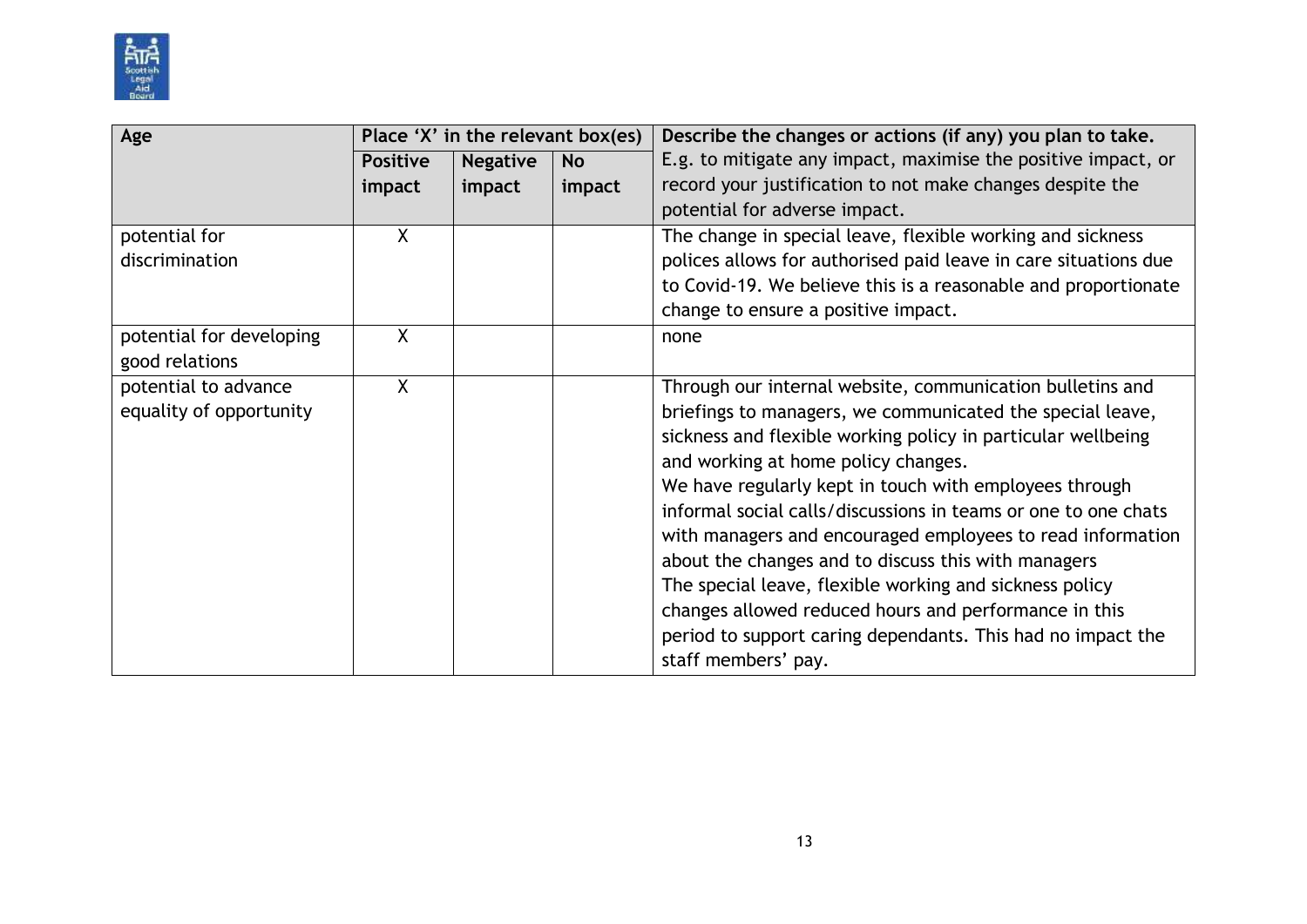

| Sex                      | Place 'X' in the relevant box(es) |                 |           | Describe the changes or actions (if any) you plan to take.        |
|--------------------------|-----------------------------------|-----------------|-----------|-------------------------------------------------------------------|
|                          | <b>Positive</b>                   | <b>Negative</b> | <b>No</b> | E.g. to mitigate any impact, maximise the positive impact, or     |
|                          | impacts                           | impacts         | impact    | record your justification to not make changes despite the         |
|                          |                                   |                 |           | potential for adverse impact.                                     |
| potential for            | $\mathsf{X}$                      |                 |           | We have temporarily changed the Special Leave, flexible           |
| discrimination           |                                   |                 |           | working and sickness policies as a result of Covid-19             |
|                          |                                   |                 |           | restrictions; so that staff with dependents can take unlimited    |
|                          |                                   |                 |           | paid leave. We believe this is a reasonable and proportionate     |
|                          |                                   |                 |           | change to ensure a positive impact.                               |
| potential for developing | $\mathsf{X}$                      |                 |           | Positive impact of paid leave will improve the mental             |
| good relations           |                                   |                 |           | wellbeing of staff during the Covid-19 restrictions.              |
| potential to advance     | $\overline{X}$                    |                 |           | To mitigate for the ability of staff to work in this period we    |
| equality of opportunity  |                                   |                 |           | changed the special leave, sickness and flexible working          |
|                          |                                   |                 |           | policies and do not expect the same productivity if working       |
|                          |                                   |                 |           | from home nor do we expect people to be working unusual           |
|                          |                                   |                 |           | hours, late at night. If due to caring responsibilities it is not |
|                          |                                   |                 |           | possible to work, then leave will be provided a full pay.         |
|                          |                                   |                 |           | Through line management and advice to HR we will identify         |
|                          |                                   |                 |           | and monitor any specific issues.                                  |
|                          |                                   |                 |           | Ensure return to work/changes in circumstances allows for         |
|                          |                                   |                 |           | conversations that are open and honest, which allow for           |
|                          |                                   |                 |           | caring responsibilities.                                          |
|                          |                                   |                 |           | Through our internal website, communication bulletins and         |
|                          |                                   |                 |           | briefings to managers, we communicated wellbeing and              |
|                          |                                   |                 |           | working at home policy changes.                                   |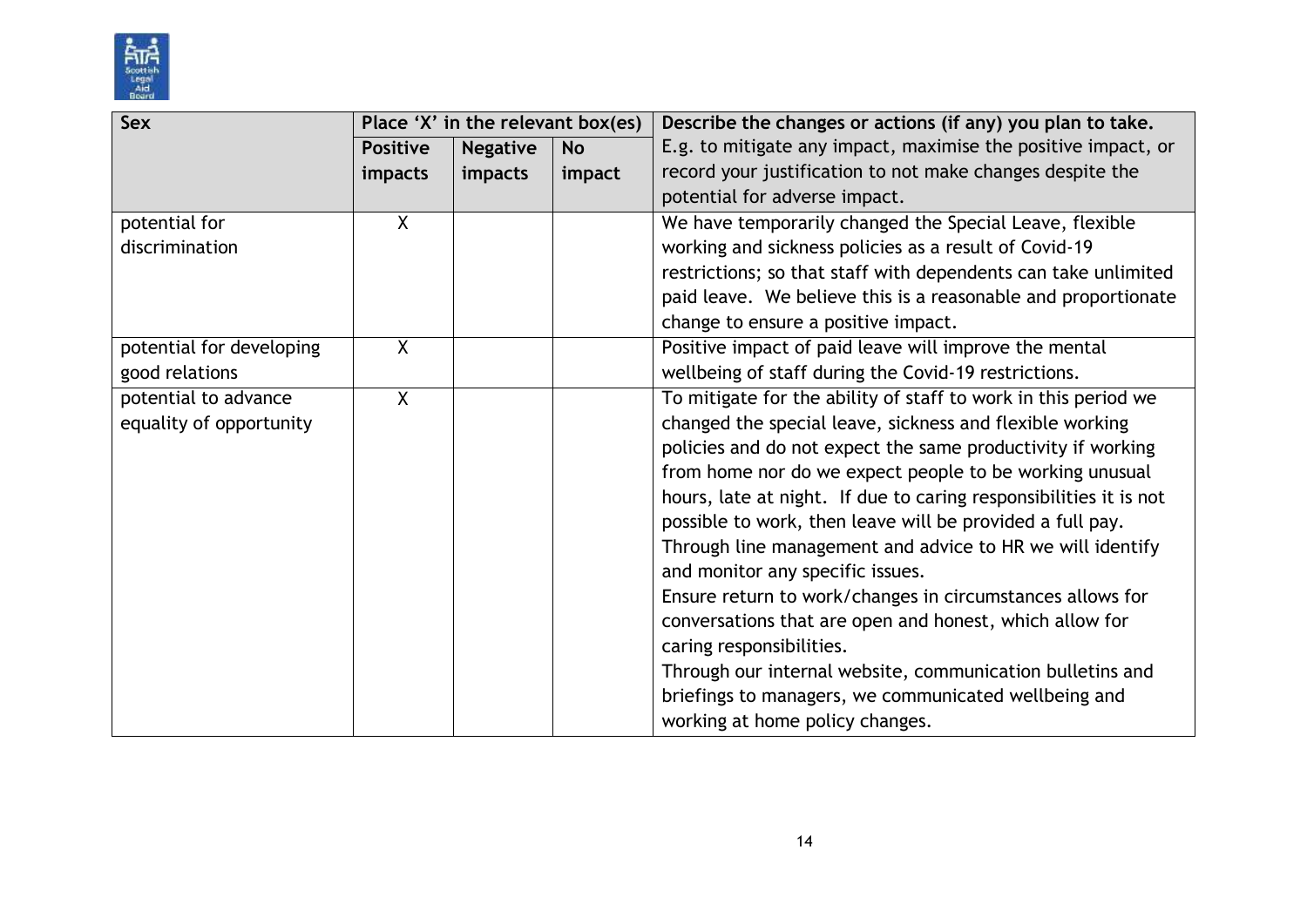

| <b>Disability</b> |                 | Place 'X' in the relevant box(es) |           |                                                                   |
|-------------------|-----------------|-----------------------------------|-----------|-------------------------------------------------------------------|
|                   | <b>Positive</b> | <b>Negative</b>                   | No impact | Describe the changes or actions (if any) you plan to take.        |
|                   | impacts         | impacts                           |           | E.g. to mitigate any impact, maximise the positive impact, or     |
|                   |                 |                                   |           | record your justification to not make changes despite the         |
|                   |                 |                                   |           | potential for adverse impact.                                     |
| potential for     | $\overline{X}$  |                                   |           | Potential for indirect discrimination if caring for a dependant   |
| discrimination    |                 |                                   |           | with a disability who may require more care during Covid-19.      |
|                   |                 |                                   |           | To mitigate for the ability of staff to work in this period we    |
|                   |                 |                                   |           | changed the special leave, sickness and flexible working          |
|                   |                 |                                   |           | policies and do not expect the same productivity if working       |
|                   |                 |                                   |           | from home nor do we expect people to be working unusual           |
|                   |                 |                                   |           | hours, late at night. If due to caring responsibilities it is not |
|                   |                 |                                   |           | possible to work, then leave will be provided a full pay.         |
|                   |                 |                                   |           |                                                                   |
|                   |                 |                                   |           | To mitigate the potential extra recovery or sickness faced by     |
|                   |                 |                                   |           | people with disabilities and their carers we will be explicit in  |
|                   |                 |                                   |           | communication that managers should expect even more time          |
|                   |                 |                                   |           | off for dependants care if employee is carer of someone with      |
|                   |                 |                                   |           | a disability.                                                     |
|                   |                 |                                   |           |                                                                   |
|                   |                 |                                   |           | We believe this is a reasonable and proportionate change to       |
|                   |                 |                                   |           | ensure a positive impact.                                         |
| potential for     | $\sf X$         |                                   |           | There is the potential risk for managers to damage relations      |
| developing good   |                 |                                   |           | across equality groups in the way they interpret and apply the    |
| relations         |                 |                                   |           | policy. We will communicate and provide specific guidance to      |
|                   |                 |                                   |           | Managers to help manage relations within their teams.             |
|                   |                 |                                   |           | Review any temporary forms, guidance, checklists for              |
|                   |                 |                                   |           | accessibility. HR to provide guidance for managers                |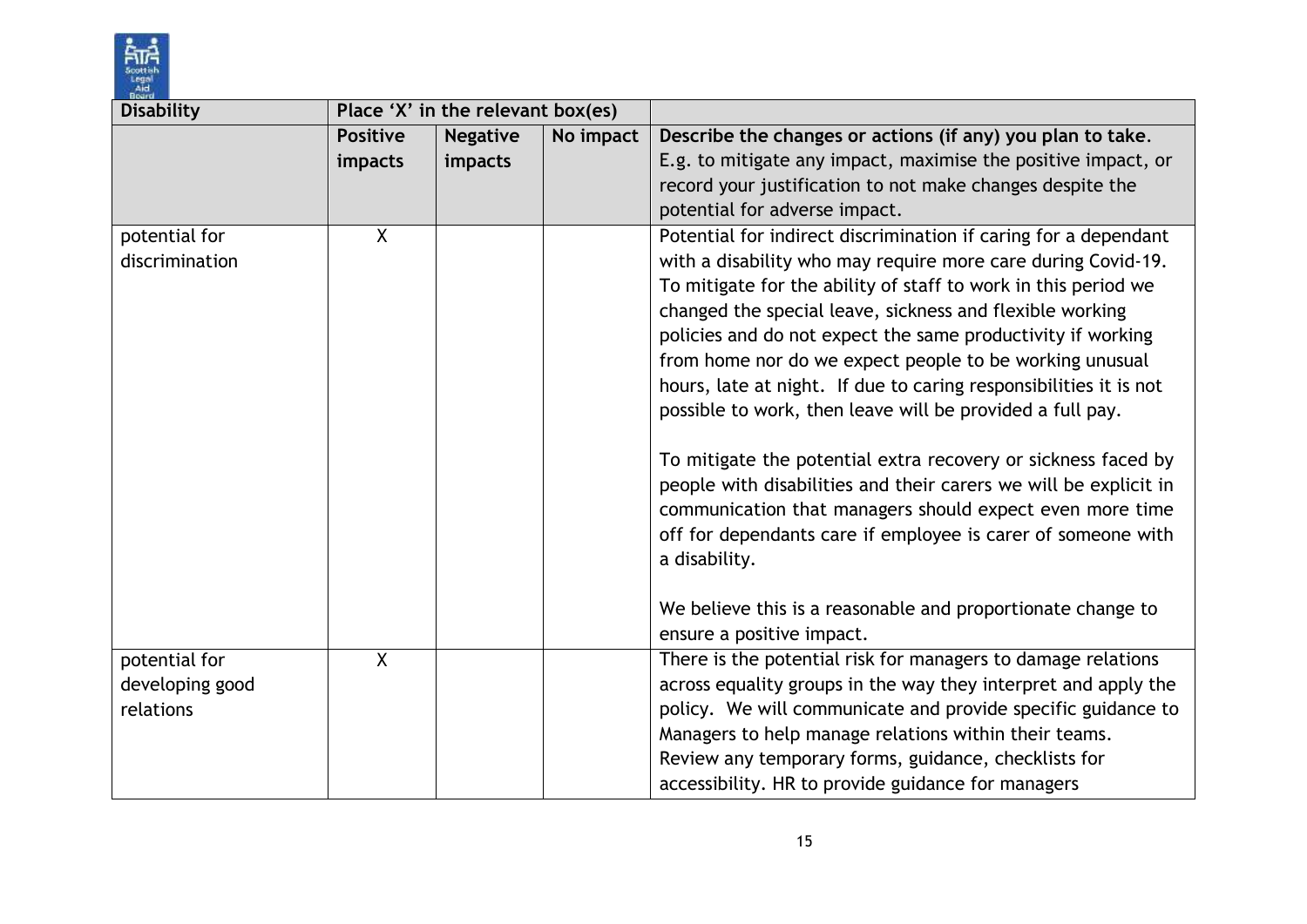

|                                                 |   | Managers to ensure workplace/personal circumstances<br>conversations happen with all staff, to consider open and<br>honest dialogue on disability, mental health and to provide<br>support for workplace adjustments and sign posting support.<br>Gather evidence and support staff with anxiety on return to<br>work: new Personal emergency plan, social distancing,<br>disability risk register on sites reopening.                                           |
|-------------------------------------------------|---|------------------------------------------------------------------------------------------------------------------------------------------------------------------------------------------------------------------------------------------------------------------------------------------------------------------------------------------------------------------------------------------------------------------------------------------------------------------|
| potential to advance<br>equality of opportunity | X | Special consideration should be given to any member<br>of staff who has made SLAB management aware of being a<br>carer of someone with a disability relevant in adopting this<br>policy. More consideration might need to be given to carers of<br>people with disabilities in the form of further reasonable<br>adjustments as appropriate. As a reasonable adjustment SLAB<br>might allow more flexibility in working hours and less<br>productivity expected. |

| <b>Gender Reassignment</b> |                 | Place 'X' in the relevant box(es) |           | Describe the changes or actions (if any) you plan to take.    |
|----------------------------|-----------------|-----------------------------------|-----------|---------------------------------------------------------------|
|                            | <b>Positive</b> | <b>Negative</b>                   | No impact | E.g. to mitigate any impact, maximise the positive impact, or |
|                            | impacts         | impacts                           |           | record your justification to not make changes despite the     |
|                            |                 |                                   |           | potential for adverse impact.                                 |
| potential for              |                 |                                   |           |                                                               |
| discrimination             |                 |                                   |           |                                                               |
| potential for              |                 |                                   | Χ         |                                                               |
| developing good            |                 |                                   |           |                                                               |
| relations                  |                 |                                   |           |                                                               |
| potential to advance       | X               |                                   |           | Ensure managers have guidance for return to work              |
| equality of opportunity    |                 |                                   |           | conversations, which support work/personal circumstances      |
|                            |                 |                                   |           | and enhances the health and wellbeing of employees.           |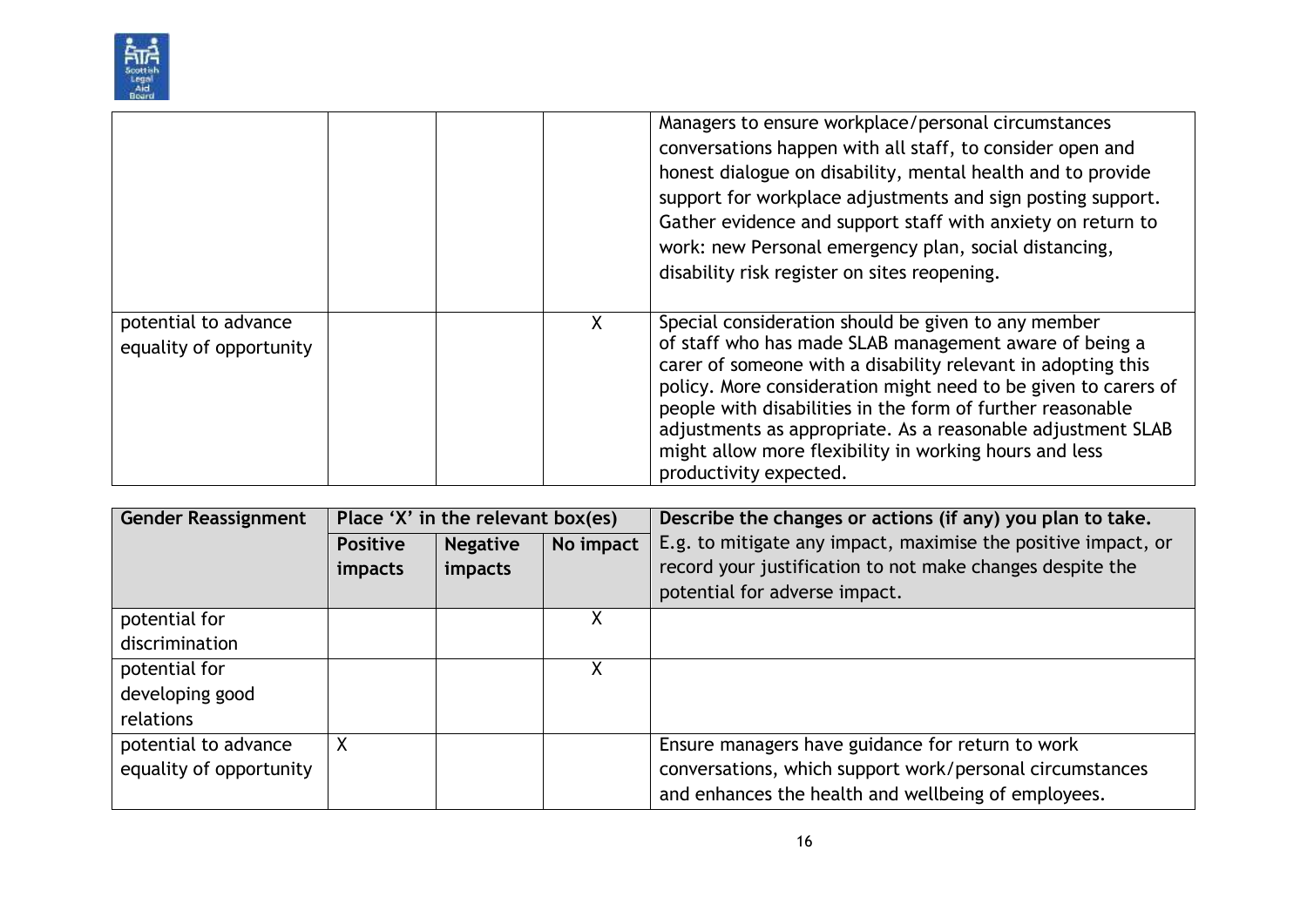

| Race                    | Place 'X' in the relevant box(es) |                 |           | Describe the changes or actions (if any) you plan to take.    |
|-------------------------|-----------------------------------|-----------------|-----------|---------------------------------------------------------------|
|                         | <b>Positive</b>                   | <b>Negative</b> | No impact | E.g. to mitigate any impact, maximise the positive impact, or |
|                         | impacts                           | impacts         |           | record your justification to not make changes despite the     |
|                         |                                   |                 |           | potential for adverse impact.                                 |
| potential for           |                                   |                 | Χ         |                                                               |
| discrimination          |                                   |                 |           |                                                               |
| potential for           |                                   |                 | Χ         |                                                               |
| developing good         |                                   |                 |           |                                                               |
| relations               |                                   |                 |           |                                                               |
| potential to advance    | X                                 |                 |           | Ensure managers have guidance for return to work              |
| equality of opportunity |                                   |                 |           | conversations, which support work/personal circumstances      |
|                         |                                   |                 |           | and enhances the health and wellbeing of employees including  |
|                         |                                   |                 |           | additional risk or perceived risk for BME staff.              |

| <b>Religion or Belief</b> | Place 'X' in the relevant box(es) |                 |           | Describe the changes or actions (if any) you plan to take.         |
|---------------------------|-----------------------------------|-----------------|-----------|--------------------------------------------------------------------|
|                           | <b>Positive</b>                   | <b>Negative</b> | No impact | E.g. to mitigate any impact, maximise the positive impact, or      |
|                           | <i>impacts</i>                    | impacts         |           | record your justification to not make changes despite the          |
|                           |                                   |                 |           | potential for adverse impact.                                      |
| potential for             |                                   |                 |           | With Stay at Home restrictions, religious observance is            |
| discrimination            |                                   |                 |           | restricted. To mitigate for the ability of staff to work in this   |
|                           |                                   |                 |           | period we changed the special leave, sickness and flexible         |
|                           |                                   |                 |           | working policies and do not expect the same productivity if        |
|                           |                                   |                 |           | working from home nor do we expect people to be working            |
|                           |                                   |                 |           | unusual hours, late at night. If due to religious observance it is |
|                           |                                   |                 |           | not possible to work, then leave will be provided at full pay.     |
|                           |                                   |                 |           |                                                                    |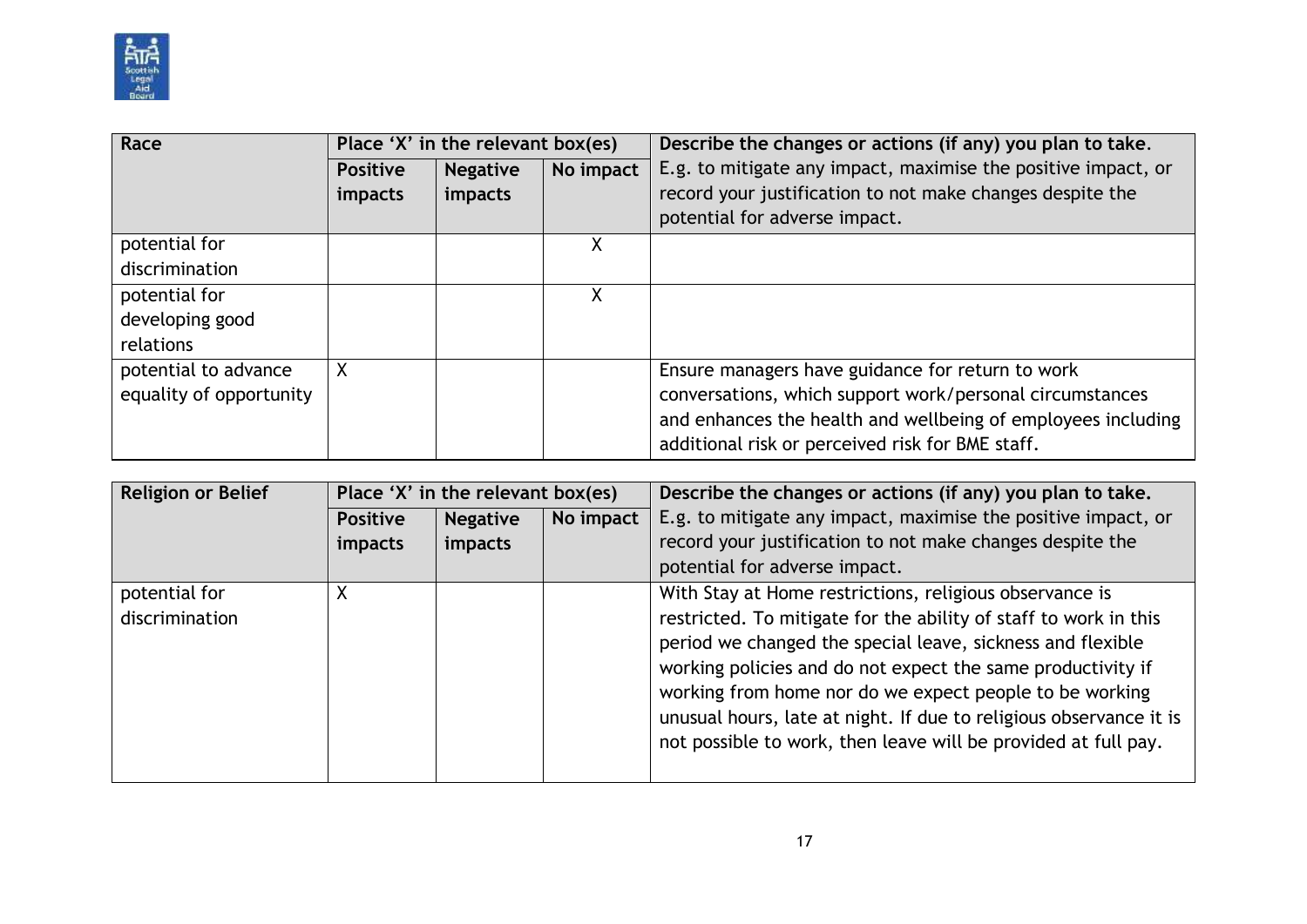

|                         | We believe this is a reasonable and proportionate change to   |
|-------------------------|---------------------------------------------------------------|
|                         | ensure a positive impact.                                     |
| potential for           | The stay at home restrictions may require staff to request    |
| developing good         | time off for religious observance as future requests.         |
| relations               | Consideration should be given to this.                        |
| potential to advance    | Ensure managers have guidance for return to work              |
| equality of opportunity | conversations, which support work/personal circumstances      |
|                         | and enhances the health and wellbeing with                    |
|                         | consideration in the restrictions on religious observance are |
|                         | considered                                                    |

| <b>Sexual Orientation</b>                       | Place 'X' in the relevant box(es) |                            |           | Describe the changes or actions (if any) you plan to take.                                                                                                  |
|-------------------------------------------------|-----------------------------------|----------------------------|-----------|-------------------------------------------------------------------------------------------------------------------------------------------------------------|
|                                                 | <b>Positive</b><br>impacts        | <b>Negative</b><br>impacts | No impact | E.g. to mitigate any impact, maximise the positive impact, or<br>record your justification to not make changes despite the<br>potential for adverse impact. |
| potential for                                   |                                   |                            | X         |                                                                                                                                                             |
| discrimination                                  |                                   |                            |           |                                                                                                                                                             |
| potential for                                   |                                   |                            | χ         |                                                                                                                                                             |
| developing good                                 |                                   |                            |           |                                                                                                                                                             |
| relations                                       |                                   |                            |           |                                                                                                                                                             |
| potential to advance<br>equality of opportunity | X                                 |                            |           | Ensure managers have guidance for return to work<br>conversations, which support work/personal circumstances<br>and enhances the health and wellbeing.      |

| Pregnancy & Maternity   Place 'X' in the relevant box(es) |                 |  | Describe the changes or actions (if any) you plan to take.                              |
|-----------------------------------------------------------|-----------------|--|-----------------------------------------------------------------------------------------|
| <b>Positive</b>                                           | <b>Negative</b> |  | $\vert$ No impact $\vert$ E.g. to mitigate any impact, maximise the positive impact, or |
| impacts                                                   | <i>impacts</i>  |  |                                                                                         |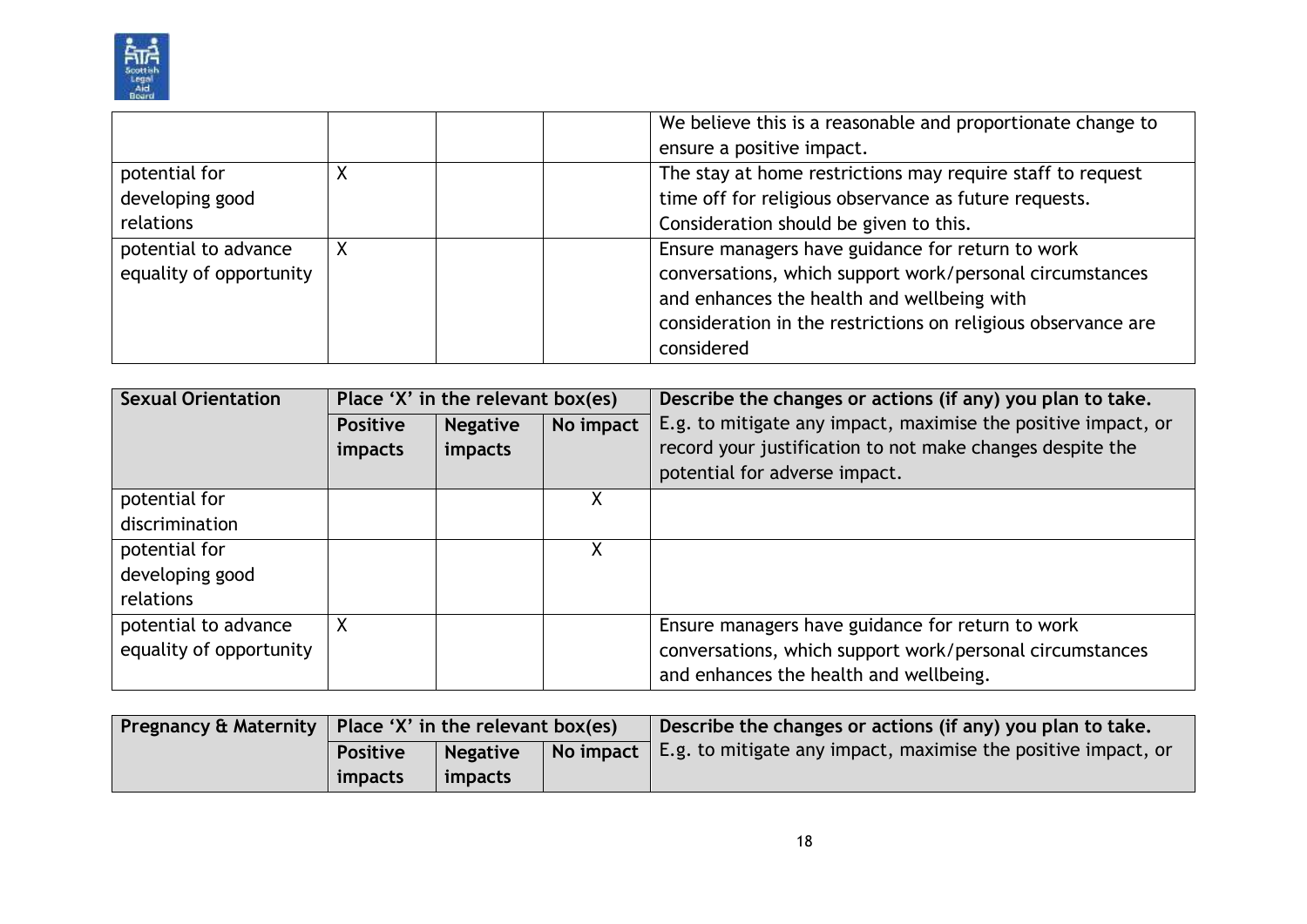

|                                                 |         | record your justification to not make changes despite the<br>potential for adverse impact.                                                                                                                                                                                                                                                                                                                                                                                                                                                                                                                                                                                                                                              |
|-------------------------------------------------|---------|-----------------------------------------------------------------------------------------------------------------------------------------------------------------------------------------------------------------------------------------------------------------------------------------------------------------------------------------------------------------------------------------------------------------------------------------------------------------------------------------------------------------------------------------------------------------------------------------------------------------------------------------------------------------------------------------------------------------------------------------|
| potential for<br>discrimination                 | X       | To mitigate for the ability of staff to work in this period we do<br>not expect the same productivity if working from home nor do<br>we expect people to be working unusual hours, late at night.<br>If due to caring responsibilities it is not possible to work, then<br>leave will be provided a full pay.                                                                                                                                                                                                                                                                                                                                                                                                                           |
| potential for<br>developing good<br>relations   | $\sf X$ |                                                                                                                                                                                                                                                                                                                                                                                                                                                                                                                                                                                                                                                                                                                                         |
| potential to advance<br>equality of opportunity | $\sf X$ | To mitigate for the ability of staff to work in this period we<br>changed the special leave, sickness and flexible working<br>policies and do not expect the same productivity if working<br>from home nor do we expect people to be working unusual<br>hours, late at night. Work with managers on guidance to<br>support return to work for pregnant parents.<br>Ensure managers have guidance for return to work<br>conversations, which support work/personal circumstances<br>and enhances the health and wellbeing. Consideration to have<br>a frank and honest conversation on reduced or flexible<br>working for maternity leavers.<br>We believe this is a reasonable and proportionate change to<br>ensure a positive impact. |

| <b>Marriage &amp; Civil</b> | Place 'X' in the relevant box(es) |                 |  | Describe the changes or actions (if any) you plan to take.                              |
|-----------------------------|-----------------------------------|-----------------|--|-----------------------------------------------------------------------------------------|
| Partnership                 | Positive                          | <b>Negative</b> |  | $\vert$ No impact $\vert$ E.g. to mitigate any impact, maximise the positive impact, or |
|                             | impacts                           | <i>impacts</i>  |  |                                                                                         |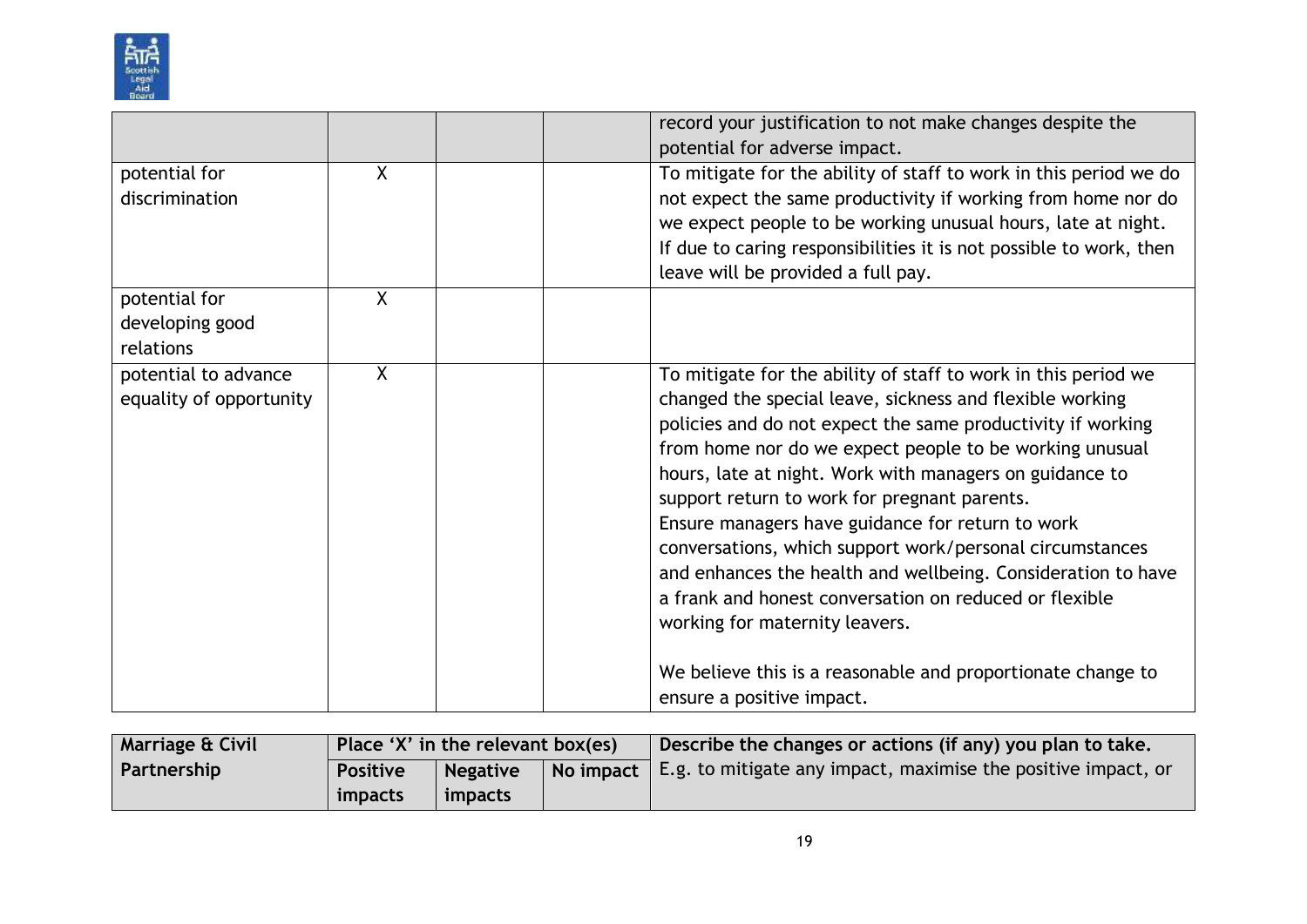

|                         |  |   | record your justification to not make changes despite the |
|-------------------------|--|---|-----------------------------------------------------------|
|                         |  |   | potential for adverse impact.                             |
| potential for           |  | Χ |                                                           |
| discrimination          |  |   |                                                           |
| potential for           |  |   |                                                           |
| developing good         |  |   |                                                           |
| relations               |  |   |                                                           |
| potential to advance    |  |   |                                                           |
| equality of opportunity |  |   |                                                           |
|                         |  |   |                                                           |

| <b>Care experienced</b>                       |                            | Place 'X' in the relevant box(es) |           | Describe the changes or actions (if any) you plan to take.                                                                                                                                                                                                                                                                                                                                                |
|-----------------------------------------------|----------------------------|-----------------------------------|-----------|-----------------------------------------------------------------------------------------------------------------------------------------------------------------------------------------------------------------------------------------------------------------------------------------------------------------------------------------------------------------------------------------------------------|
| young people                                  | <b>Positive</b><br>impacts | <b>Negative</b><br>impacts        | No impact | E.g. to mitigate any impact, maximise the positive impact, or<br>record your justification to not make changes despite the<br>potential for adverse impact.                                                                                                                                                                                                                                               |
| potential for<br>discrimination               | Χ                          |                                   |           | To mitigate for the ability of staff to work in this period we do<br>not expect the same productivity if working from home nor do<br>we expect people to be working unusual hours, late at night.<br>If due to caring responsibilities it is not possible to work, then<br>leave will be provided a full pay.<br>We believe this is a reasonable and proportionate change to<br>ensure a positive impact. |
| potential for<br>developing good<br>relations |                            |                                   | χ         |                                                                                                                                                                                                                                                                                                                                                                                                           |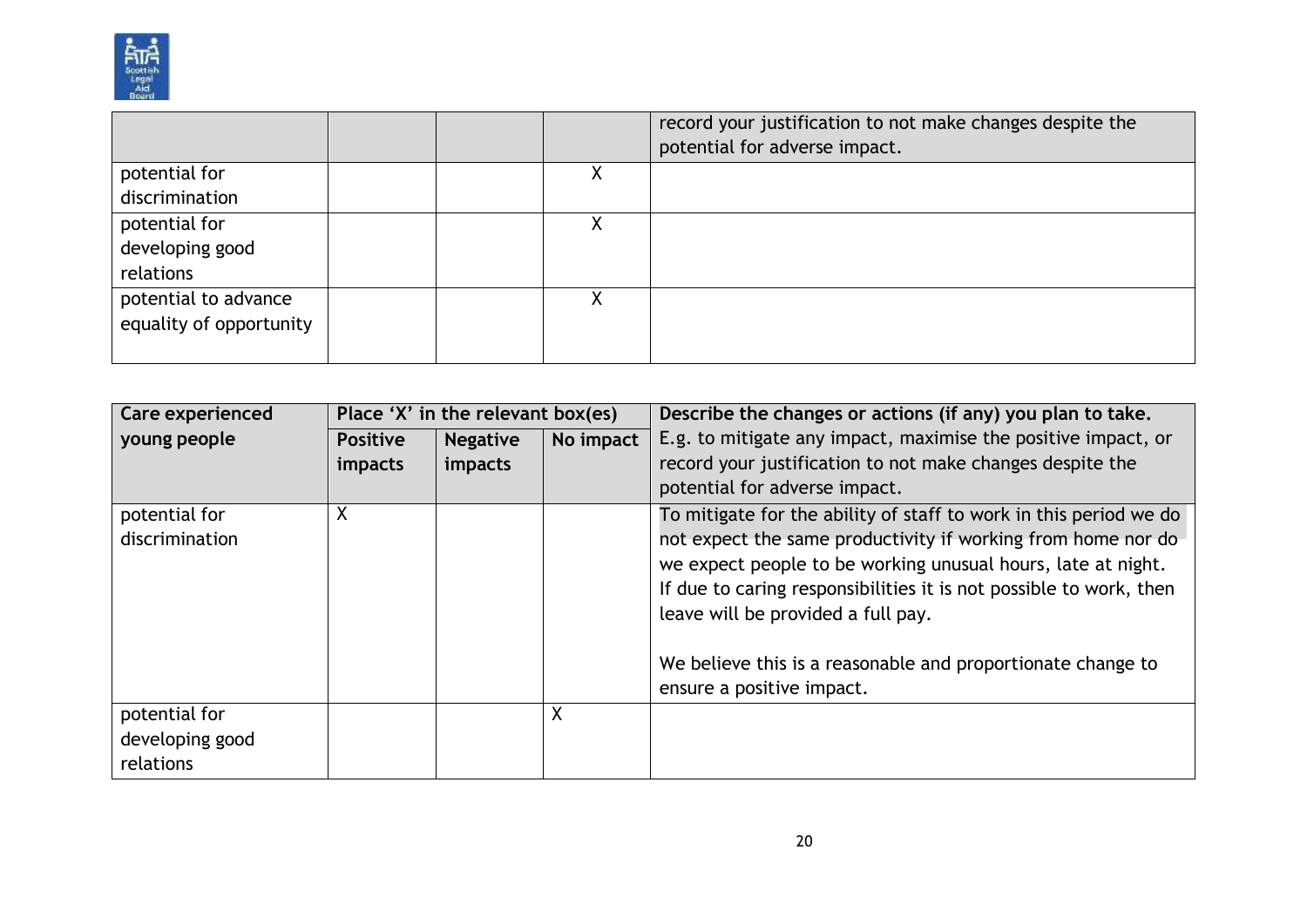

| potential to advance    |  | This allows for parents of care experienced children to take     |
|-------------------------|--|------------------------------------------------------------------|
| equality of opportunity |  | time to support their children, who will have significant issues |
|                         |  | affected by the lack of health and social care or family         |
|                         |  | services.                                                        |

## **4.2 Describe how the assessment so far might affect other areas of this policy**/ practice/ process/ service **and/ or project timeline?**

Examples of the items you should consider here include, but are not limited to:

- **Procurement criteria**: does you assessment indicate you should include equality as part of the technical specification for any current, or future, procurement process?
- **Communication plan/ products**: do you need to communicate with people affected by this policy/ practice/ service/ process in a specific format (e.g. audio, subtitled video, different languages) or do you need help from other organisations to reach people (e.g. representative organisations, the Law Society of Scotland)? This might apply to public information, leaflets, or targeted promotion of a change to particular customer groups.
- **Cost**: do you propose any actions because of this assessment which will incur additional cost?
- **Resources**: do the actions you propose require additional or specialist resource to deliver them?

**Timing**: will you need to build more time into the project plan to undertake research, consult or to complete any actions identified in this assessment?

**4.3 Having considered the potential or actual impacts of your policy/ practice/ process/ service on equality groups, you should now record the outcome of this assessment below**. Choose from one of the following (mark with an X or delete as appropriate):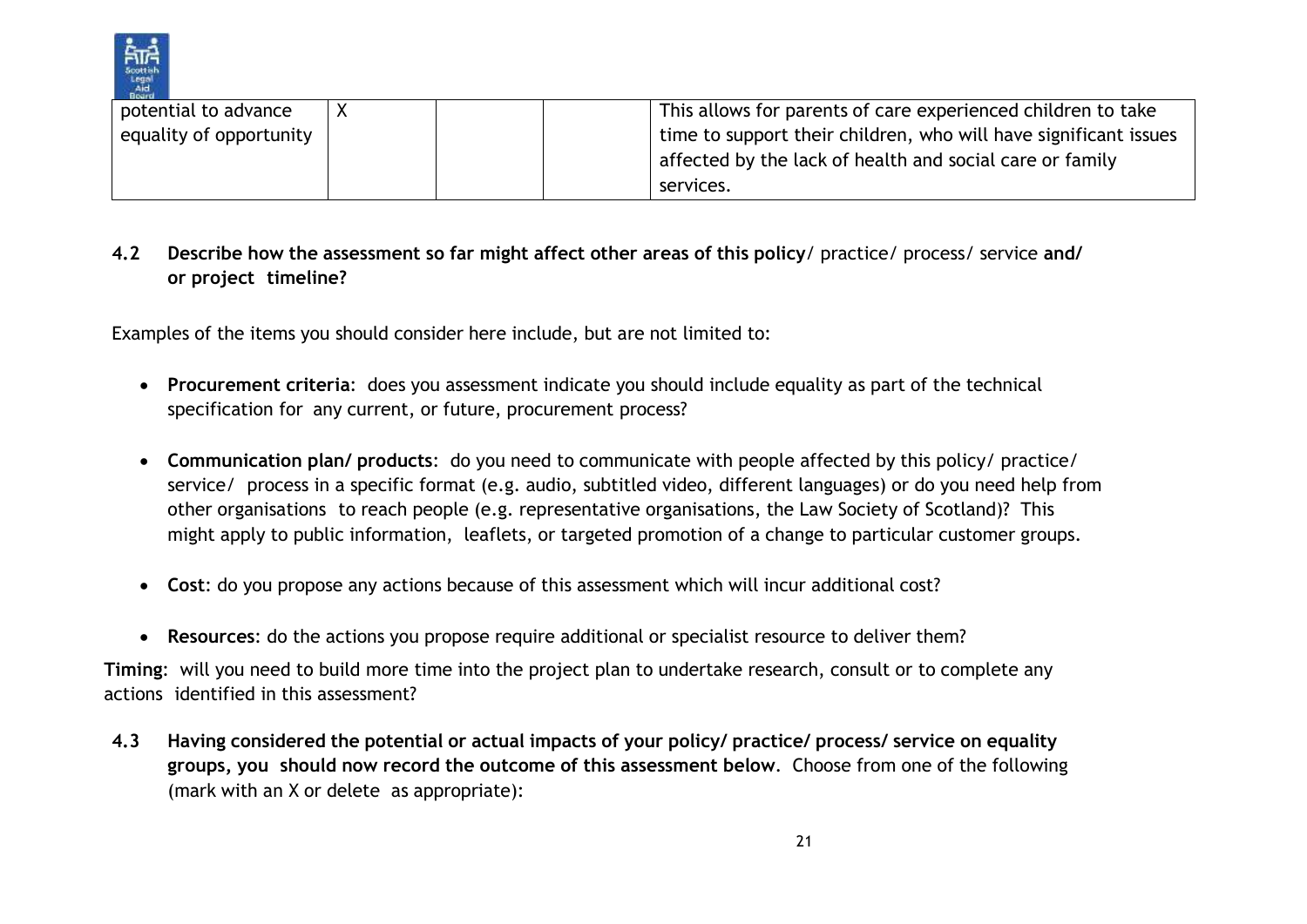| Scottish    |
|-------------|
| Lega<br>Aid |
|             |

| Board        |                                                                                                                                         |
|--------------|-----------------------------------------------------------------------------------------------------------------------------------------|
| Please       | Implications for the policy/ practice/ process/ service                                                                                 |
| select $(X)$ |                                                                                                                                         |
|              | No major change                                                                                                                         |
|              | Your assessment demonstrates that the policy/ practice/ process/ service is robust. The evidence shows no                               |
|              | potential for unlawful discrimination and that you have taken all opportunities to advance equality of opportunity                      |
|              | and foster good relations, subject to continuing monitoring and review.                                                                 |
| $\sf X$      | Adjust the policy/ practice/ process/ service                                                                                           |
|              | You need to take steps to remove any barriers, to better advance equality of to foster good relations. You have                         |
|              | set actions to address this and have clear ways of monitoring the impact of the policy/ practice/ process/ service<br>when implemented. |
|              | Continue the policy/ practice/ process/ service with adverse impact                                                                     |
|              | The policy/ practice/ process/ service will continue despite the potential for adverse impact. You have justified                       |
|              | this with this assessment and shown how this decision is compatible with our obligations under the public sector                        |
|              | equality duty. When you believe any discrimination can be objectively justified you must record in this                                 |
|              | assessment what this is and how the decision was reached.                                                                               |
|              | Stop and remove the policy/ practice/ process/ service                                                                                  |
|              | The policy/ practice/ process/ service will not be implemented due to adverse effects that are not justified and                        |
|              | cannot be mitigated.                                                                                                                    |
|              |                                                                                                                                         |

#### **Step 5 - Discuss and review the assessment with decision makers and governance structures**

You **must** discuss the findings of this assessment with senior decision makers during the lifetime of the project/ review and before you finalise the assessment. Relevant groups include, but are not limited to, a Project Board, Executive Team or Board members. EqIA should be on every project board agenda therefore only note dates where key decisions have been made (e.g. draft EqIA sign off, discussion about consultation response).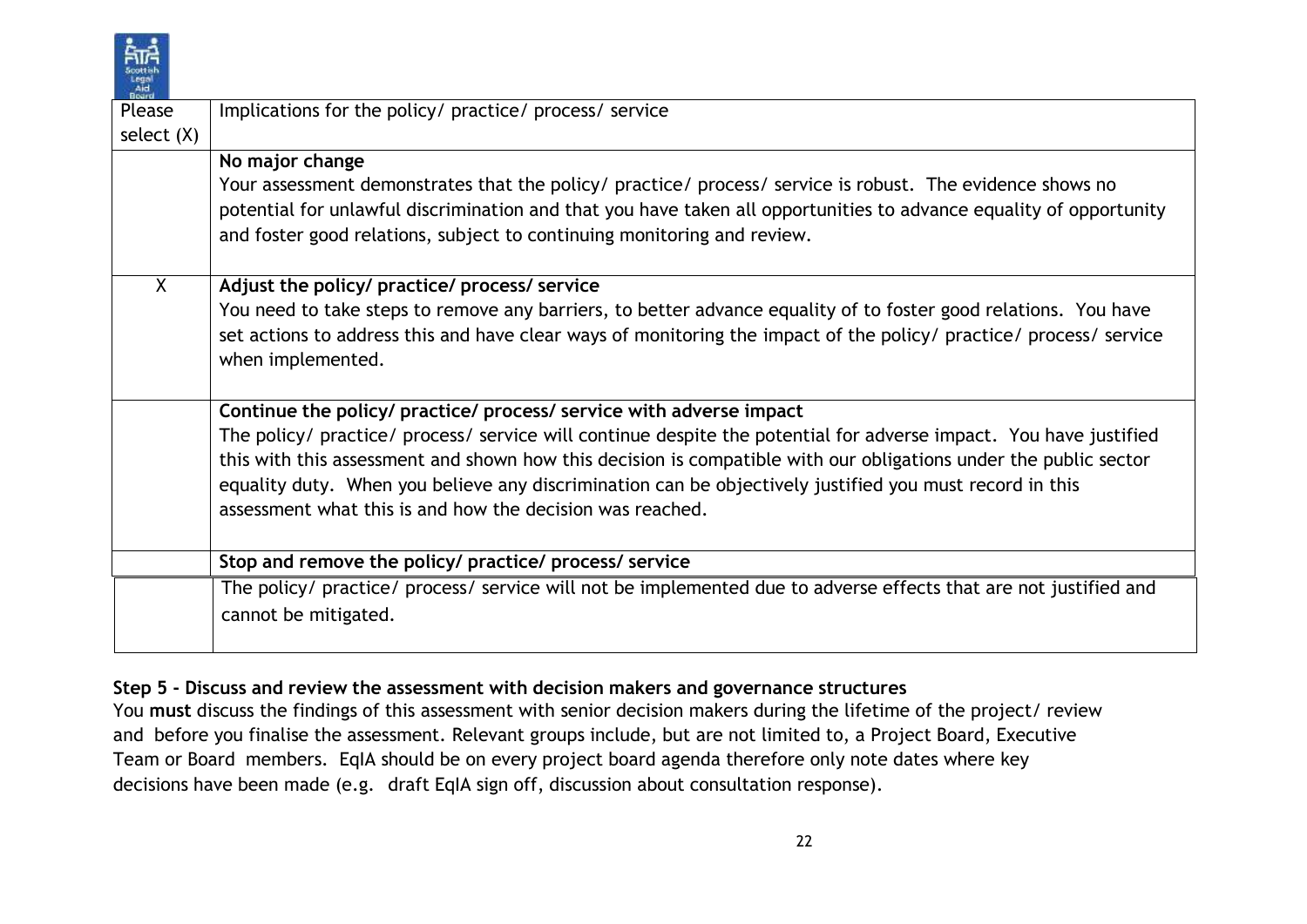

**5.1 Record details of the groups you report to about this policy/ practice/ process/ service and impact assessment.**

Include t**he date you presented progress** to each group and an **extract from the minutes** to reflect the discussion.

#### **The Executive team 10 September 2020 Minute of the meeting held on 10 September 2020**

## **6. Covid Policy Statements & EqIA**

The ET considered the compendium of Covid policy statements and the retrospective EqIA. It was agreed that all the emergency policies brought in as a result of Covid and the decision making process had been captured in this paper.

It was agreed that the EqIA did not flag up any major issues of concern. It was noted that this would be published soon."

## **Step 6 – Post-implementation actions and monitoring impact**

There may be further actions or changes planned after the policy/ practice/ process/ service is implemented and this assessment is signed off. It is important to continue to monitor the impact of your policy/ practice/ process/ service on equality groups to ensure that your actual or likely impacts are those you recorded. This will also highlight any unforeseen impacts.

**6.1 Record any ongoing actions below.** This can be copied from the project action log or elsewhere in this assessment and should include timescales and person/ team responsible. If there are no outstanding items please make this clear.

We had numerous project meetings and reviewed the impact of changes to HR policies in March/April. There may be further changes in the future and these will be assessed at the time of change. There are no outstanding items from March/April that are not being addressed elsewhere e.g. Design a New Workplace Environment project.

6.2 Note here how you intend to monitor the impact of this policy/ practice/ process/ service on equality **groups**. In the table below you should: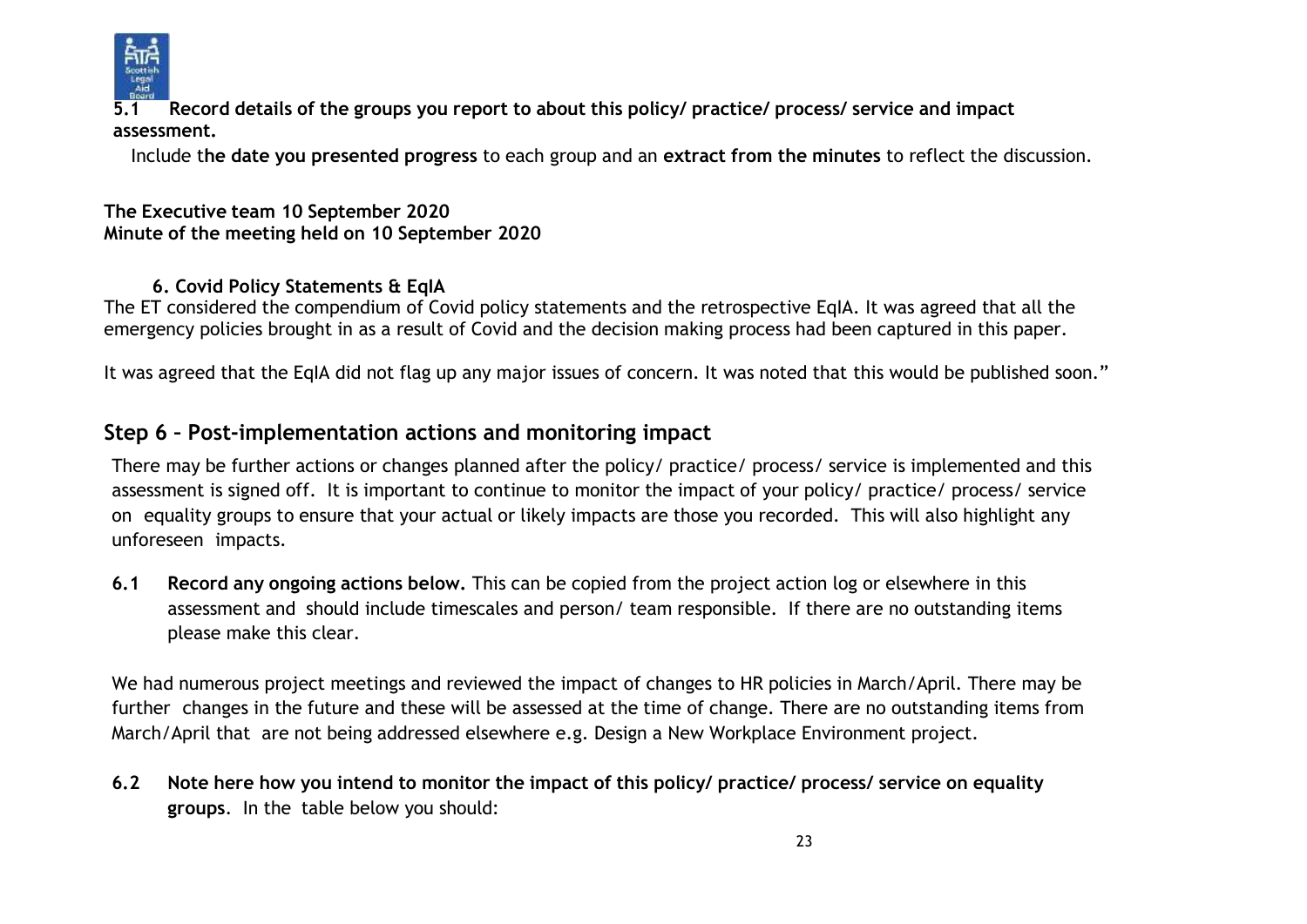

- list the relevant measures,
- Identify who or which team is responsible for implementing or monitoring any changes
- Where the measure will be reported to ensure any issues can be acted on as appropriate.

| Measure                                                  | Lead department/ individual | Reporting (where/ frequency) |
|----------------------------------------------------------|-----------------------------|------------------------------|
| Changes to the policies Special Leave, Sickness and      | HR/LL                       | HR.                          |
| <b>Flexible Working Policies</b>                         |                             |                              |
|                                                          |                             |                              |
| To mitigate the potential extra recovery or sickness     | HR/Managers                 | <b>HR</b>                    |
| faced by people with disabilities and their carers we    |                             |                              |
| will be explicit in communication that managers          |                             |                              |
| should expect even more time off for dependants          |                             |                              |
| care if employee is carer of someone with a              |                             |                              |
| disability.                                              |                             |                              |
| We will communicate and provide specific guidance        |                             |                              |
| to Managers to help manage relations within their        |                             |                              |
| teams.                                                   |                             |                              |
| Gather evidence and support staff with anxiety on        | DANWE project Workstream    | DANWE project                |
| return to work: new Personal emergency plan, social      | 2/LL                        |                              |
| distancing, disability risk register on sites reopening. |                             |                              |
|                                                          |                             |                              |
| Evidence gathering on the staff requesting use of        | <b>HR</b>                   | <b>HR</b>                    |
| the policies                                             |                             |                              |

**6.3 EqIA review date.** This EqIA should be reviewed as part of the wider post-implementation review of the policy/ practice/ process/ service. The date should not exceed 3 years from the policy/ practice/ process/ service implementation date.

31/03/2022